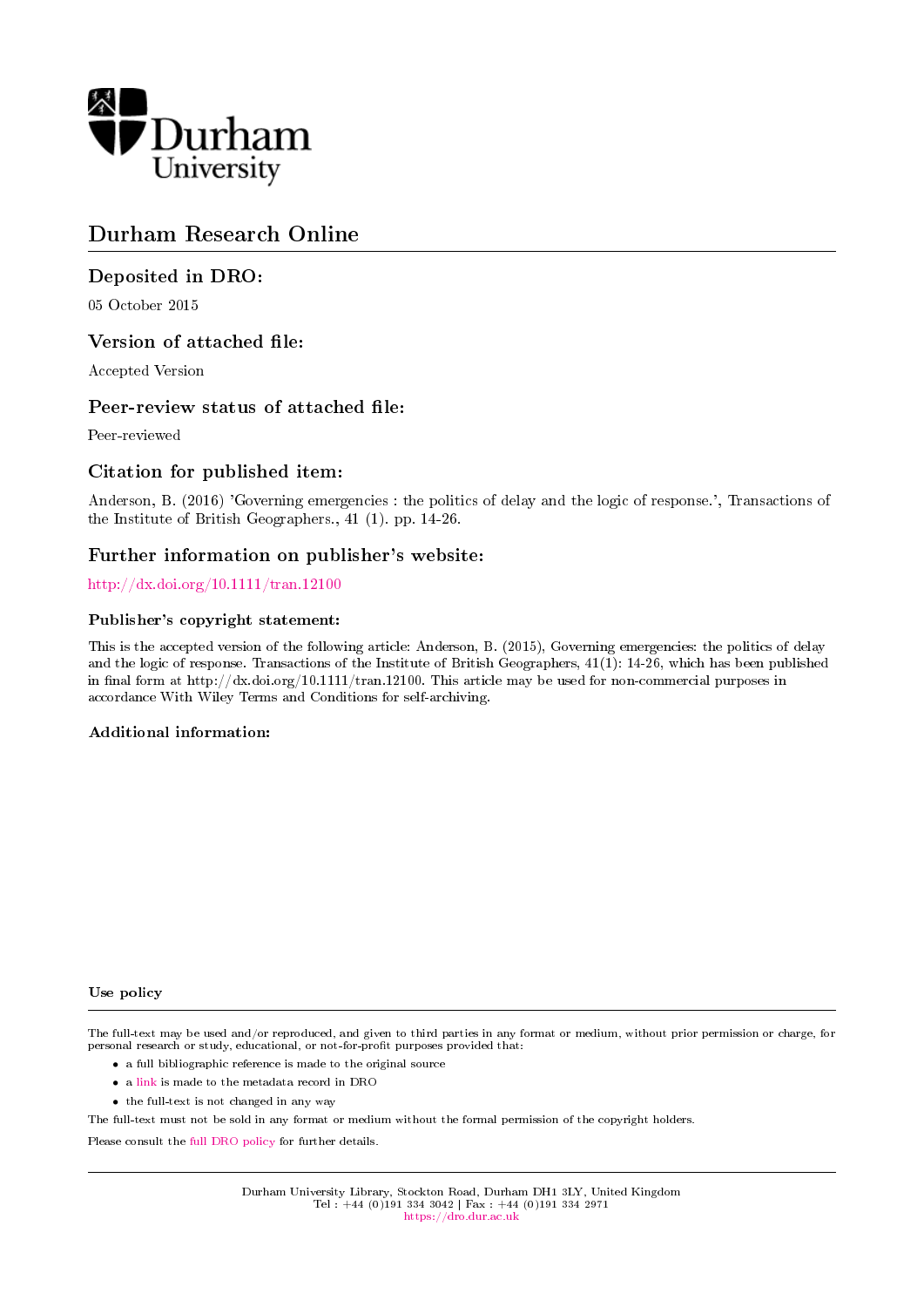#### **Governing Emergencies: The Politics of Delay and the Logic of Response**

The paper focuses on the problematisation of delay in state response to the event of 7/7 in the UK in 2005 as a way of understanding how emergencies are governed. It argues that the widespread political, public and organisational concern in the UK with the delayed state is one expression of a distinct logic of governing emergencies: response. Focusing on the declaration of a 'major incident' by the UK emergency services, the paper argues that the logic of response is expressed in the tension between acting in an 'interval' as a space-time of emergence and the generation of 'intervals' for action. As well as following how the logic of response operates in UK emergency management, the paper offers a conceptual vocabulary designed to understand the multiplicity of ways in which emergencies are governed. Emergency is conceptualised as a 'mode of eventfulness' (Berlant 2011) characterised by the hope that action will make a difference as harms, damages or losses emerge. The government of emergency involves situations 'becoming-emergency' through particular combinations of apparatuses of emergency and logics. The concern in the UK with delay in response to 7/7 is one example of the intersection of the logic of response with a particular apparatus based on a biopolitics of survival and the promise that lives can be saved by treating emergencies as logistical challenges

Keywords: Emergency, Response, Government, Events, 7/7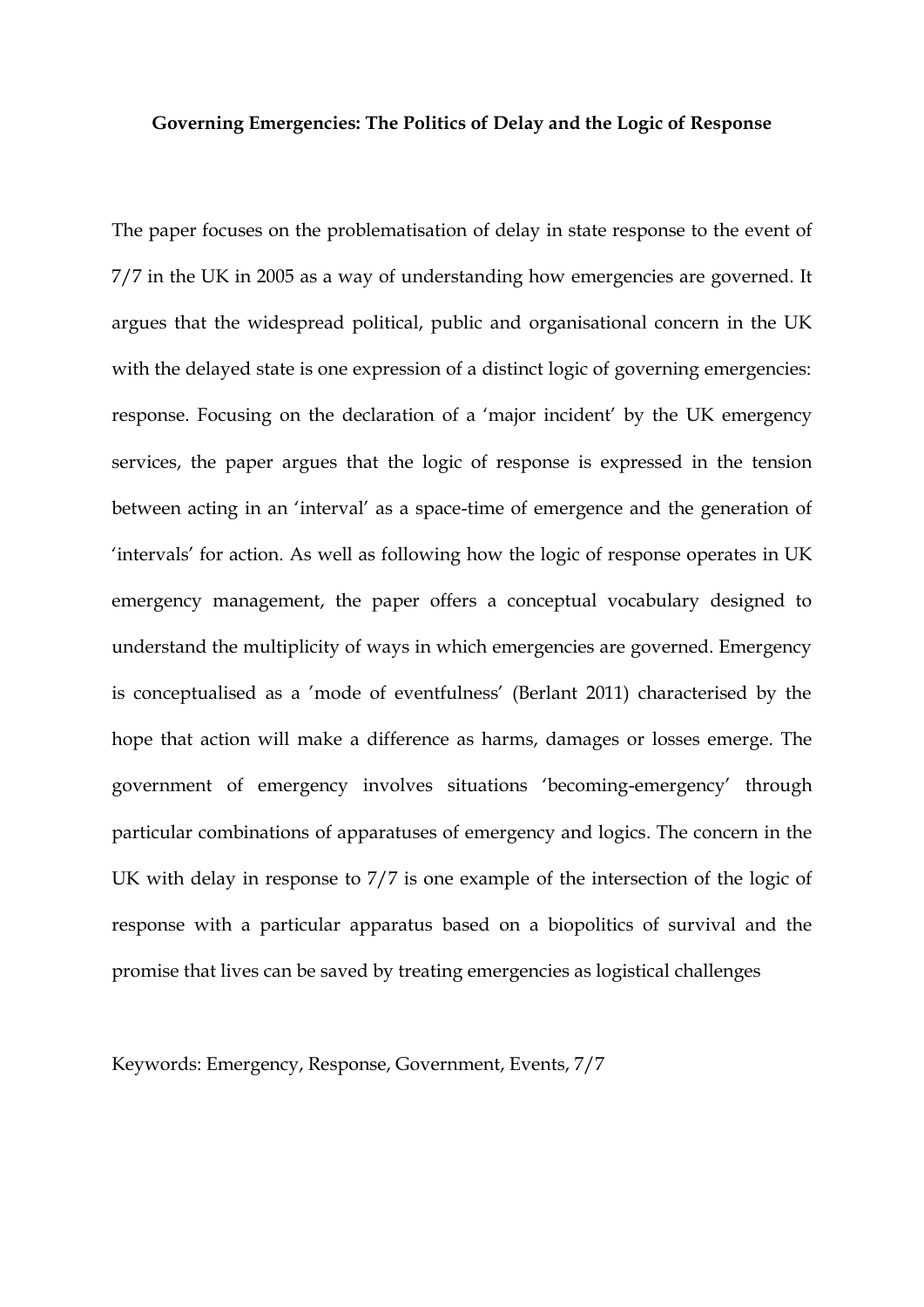### **Governing Emergencies: The Politics of Delay and the Logic of Response**

### **Introduction: The delayed state**

On 6th May 2011, Lady Justice Hallett issued a report under Rule 43 of the Coroners Rules 1984 after an inquest into the London bombings of 7<sup>th</sup>, July 2005. Rejecting arguments that the events of July 7th could have been prevented by better 'joining the dots' before the event (de Goede 2014), the Coroner's report makes a number of recommendations directed to various parts of the UK national and local state. Half of the report concerned emergency response. Hallett frames seven recommendations around a matter of concern – delay - that I will argue characterises a particular logic for governing events or conditions as emergencies: response. Hallett emphasises that her recommendations are preventative of possible future delay despite no actual deaths being attributed in the final report to delay:

"In light of the quantity of evidence I heard about the emergency response, even though I have concluded that any 'delays' in emergency response did not contribute to any deaths resulting from 7/7, I do have some concerns that circumstances creating a risk of other deaths will occur or will continue to exist in the future."

(Coroner's Inquest into the London Bombings of 7 July 2005: 36/37)<sup>i</sup>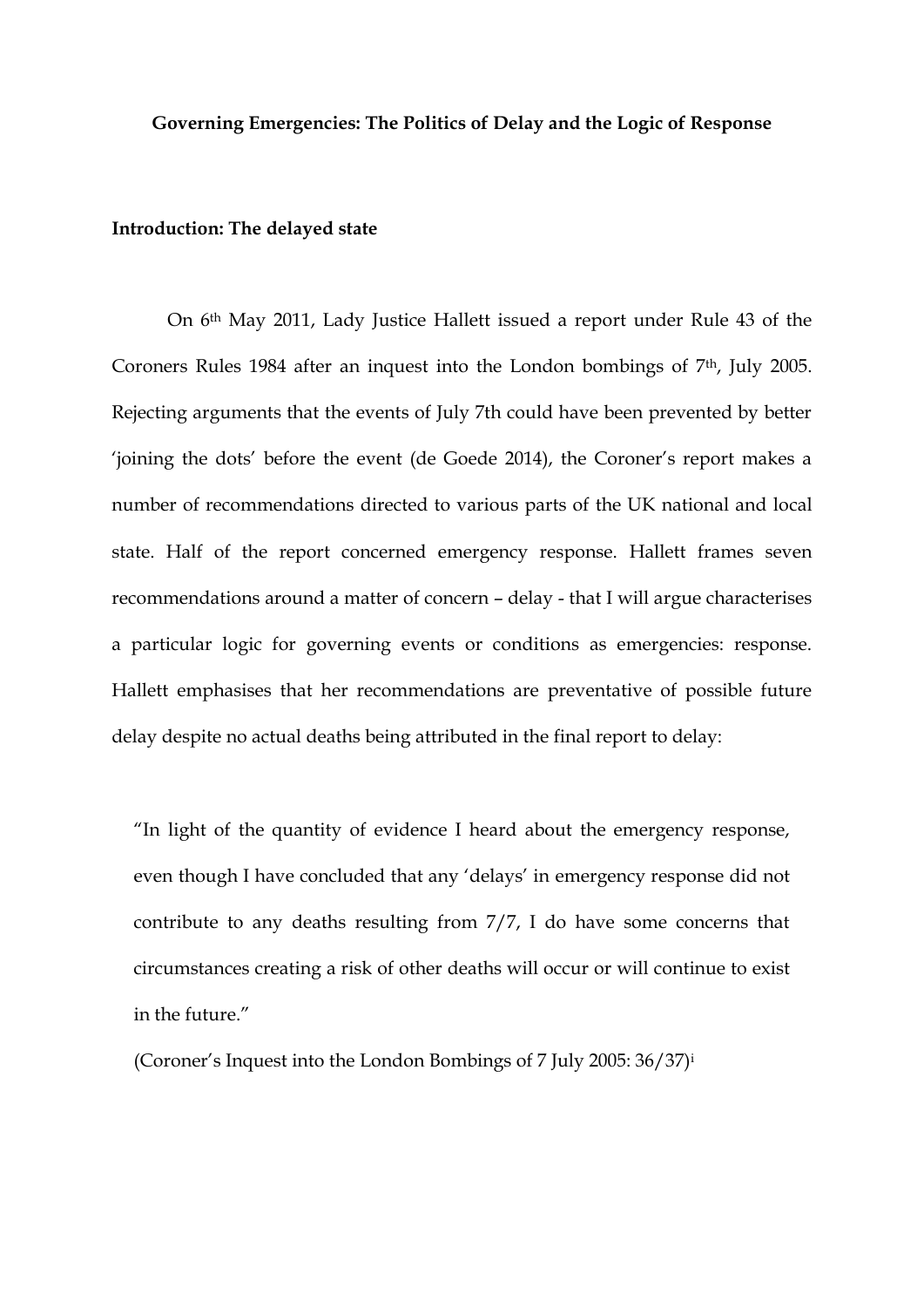What the Coroner's report does is make untimely response into a risk that may in the future lead to an event generating preventable harm, loss or damage. At the same time, the report invests a hope in reducing delay. The hope is that even if events are unpredictable, even if events may emerge anywhere and at any anytime, state response can protect life. Accordingly, the report makes seven recommendations with the aim of improving the emergency services' capacity to respond in what is now known as the 'golden hour': the first hour after some kind of disturbance and as an event is emerging. The recommendations make emergency response into a logistical matter of coordination and collaboration, including how the emergency services should communicate their declarations of a 'major incident'ii .

Claims by the media, public, or affected people that response was delayed and the future orientated promise that delay can be reduced are now common in the UK as events happen and after events have been brought to an end. In this paper I argue that the public, political, and organisational concern with delay is an expression of a specific way of governing emergencies - a logic of response. Response invents multiple 'intervals' for emergency action. It is based on ways of meeting something that is in the midst of emerging. Provided the promise of response remains, the fear of those governed through response is of abandonment by a delayed state to the harms and damages that events bring. Accusations of delay happen when the fragile hope of response remains but may be disappointed. Response is partially connected to and folds into other ways of governing in a 'metastable' (Massumi 2009) or 'turbulent' (Amin 2013) world, including preemption and preparedness (Amoore 2014; Aradau 2010). But response is not equivalent to other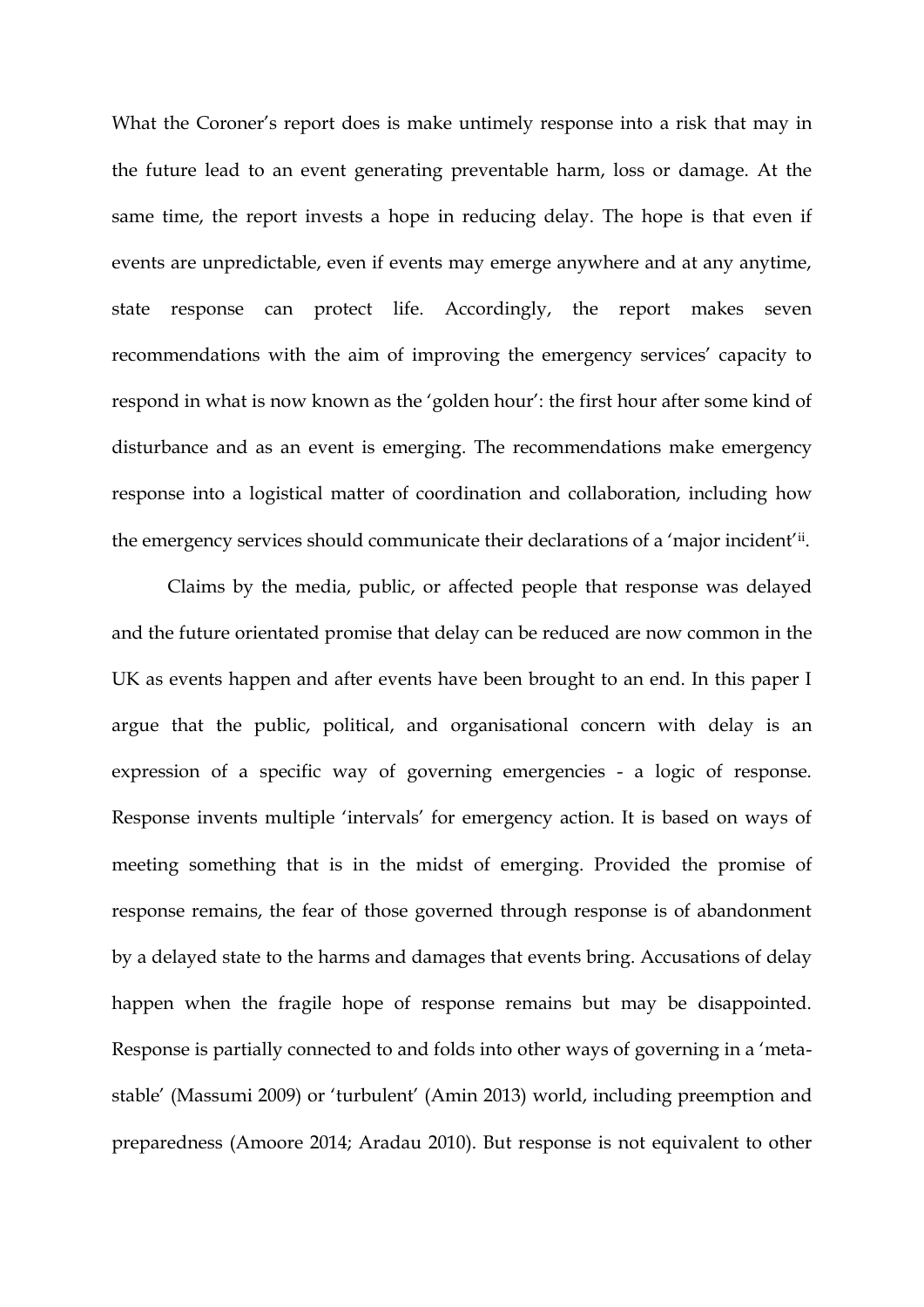logics. It involves distinctive ways of relating to (quasi/non) events, particular ways in which events are turned into actionable emergencies, and specific ways in which a promise is invested in action in the midst of emergency.

The paper examines how the logic of response operates. In doing so it gives one answer to the question of how in the UK events are governed as emergencies. As such, it interrupts received wisdom about the contemporary politics of emergency. After the advent of the 'war on terror' critical social science has focused on how a seemingly exceptional measure, the 'state of exception', "tends increasingly to appear as the dominant paradigm of government in contemporary politics" (Agamben 2005: 2). What have become normal are not quite actual states of exception but, rather, "the indefinite extension of the possibility" of states of exception across multiple events, situations and regimes (Fassin & Pandolfi 2010: 22). This approach has generated many insights: revealing contemporary (re)arrangements of discretionary authority, troubling the distinction between emergency and normality that the term emergency is founded upon, and revealing the (petty)sovereign apparatuses that characterise exceptionalism today. But those insights have come at a cost. Whether understood as a legal-political technique or as a topology, what is missed by the observation that the state of emergency has become the rule are differences - the multiple ways in which emergencies are now governed, the specific consequences of those ways of governing, and the ways in which lines between emergency and normality are (re)drawn or blurred (after Hinchliffe & Bingham 2008). This erasure of differences matters because if ways of governing emergency vary then so might their spatial/temporal forms and their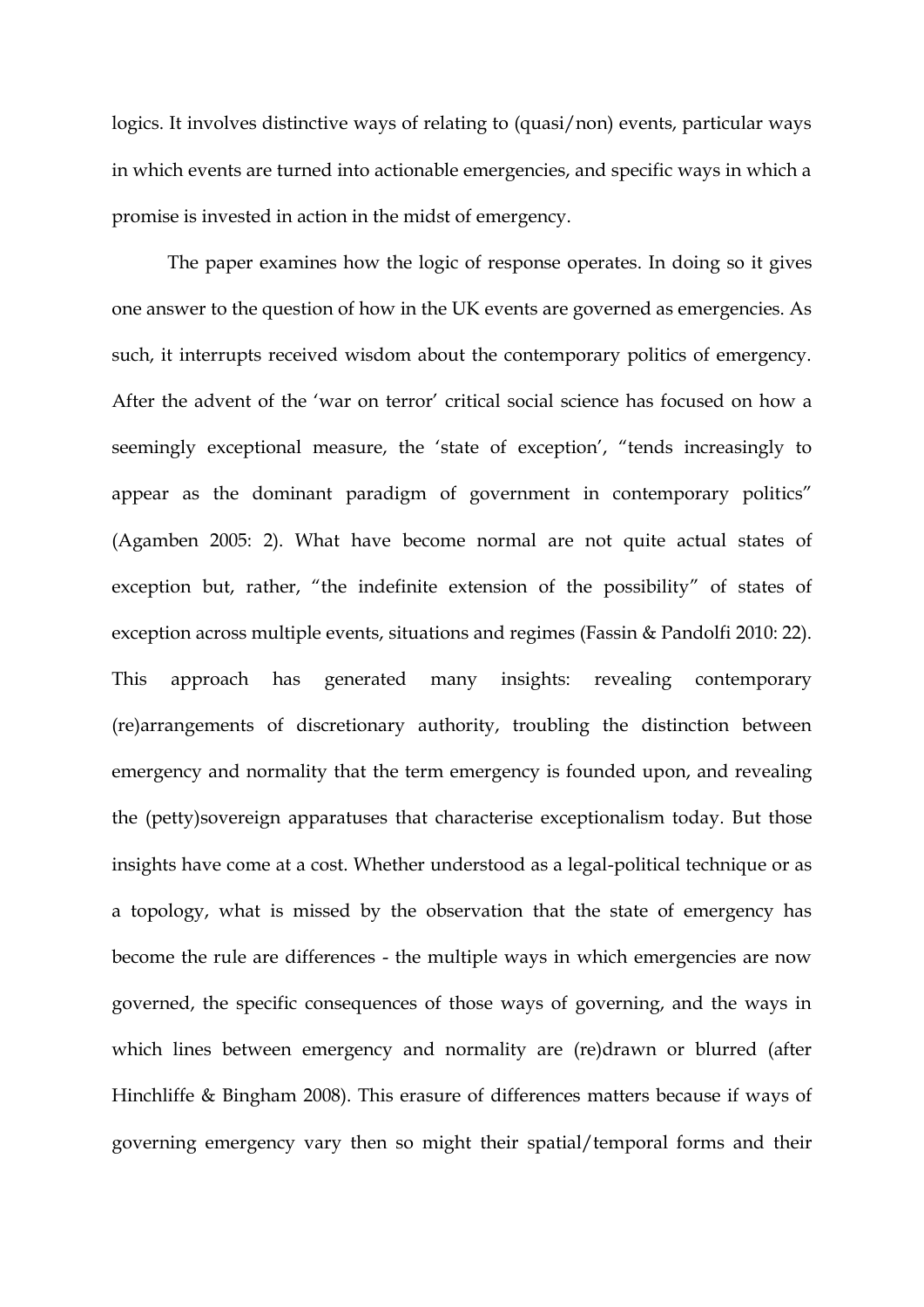ethical and political consequences. So, as well as the substantive argument about the logic of response I offer a conceptual vocabulary – around the concepts of 'logics', 'modes of eventfulness', and 'apparatuses' – designed as a means of remaining open to the specifics of how events or conditions are governed as emergencies. It orientates inquiry to how events or quasi/non-events become emergencies, how specific relations of power are expressed in and through apparatuses of emergency, and how and with what effects particular logics operate.

The paper proceeds in four sections. In section one I identify a series of conditions for the emergence and intensification of response, as well as trace some iterations of response as events and conditions are governed as emergencies. The next section then experiments with the concept of 'logic' in order to specify what crosses between and is held in common across multiple iterations of response. It links the concept of logic to two others – 'modes of eventfulness' and 'apparatuses' – as a means of attuning to the multiple ways in which emergencies are governed. Section three returns to response in relation to the event named as 7/7. It hones in on a key technique through which events are governed as emergencies in the UK – the declaration of a 'major incident' – to draw out the 'interval' based logic of response. The next section then shows how the declarations were problematised in the 7/7 Inquest as an occasion of delay, but in a way that reaffirmed the promise of the logic of response. As well as summarising how response functions, the conclusion considers the implications of the conceptual vocabulary for understanding the politics of emergency beyond a critique of exceptionalism.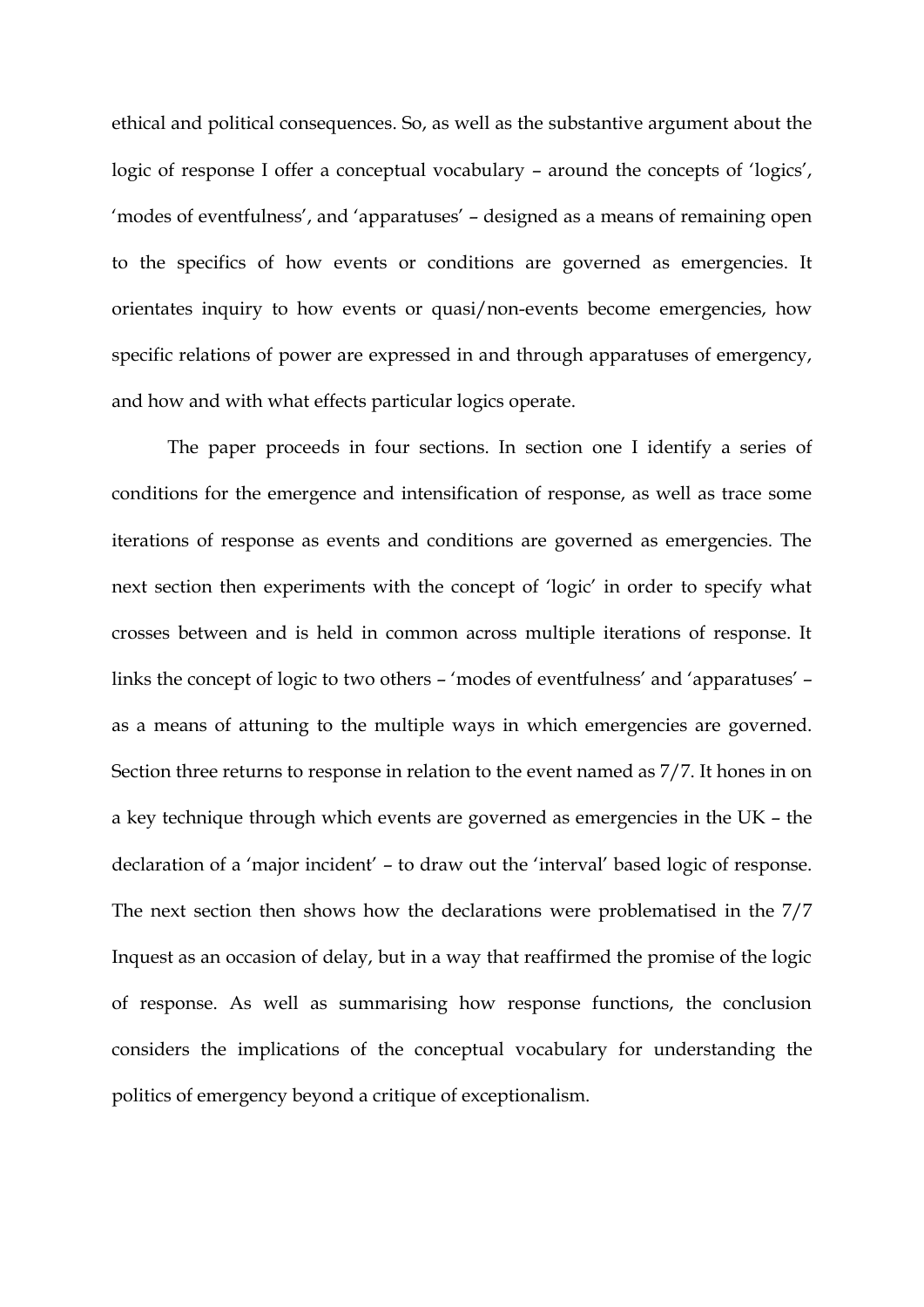### **States of response**

The logic of response is found across otherwise different apparatuses that share, express and enact the expectation and obligation that some kind of governing authority should care for and protect life as and when events happen. Response is oriented to (quasi/non)events and so takes place at the limit of pre-emptive logics that act speculatively over emergent threats (De Goede et al 2014). It is based on the promise that the harmful effects of any event – from a heart attack to infrastructure disruption - can be ended by fast, correct action. Whilst response extends beyond the state, the most significant articulation in the UK of response remains the formalised emergency services. Though there are differences between services, what is common is that response is a moral and logistical imperative in the context of the ways in which emergencies arise from and interrupt everyday life (see Cooter & Luckin 1997). Recently, the problematisation of life as irreducibly contingent and emergent has folded into the birth of new response specialisms within the UK emergency services for particular classes of rare events, types of action, or generic spaces of emergency. In addition to militarised rapid response through specialised police firearm units (Graham 2010), specialist response functions and organisational forms have emerged to enable response to events and sites of unbearable corporeal exposure. We might think, for example, of the UK Fire and Rescue Service's 'Urban Search and Rescue Teams' that are skilled to enter urban disasters zones, or the UK Ambulance Service's 'Hazardous Area Response Teams' that are equipped to care in extreme environments. Improving response for particular classes of events – the 'slow burning' or the 'rapid onset' emergency – has also involved new 'real-time'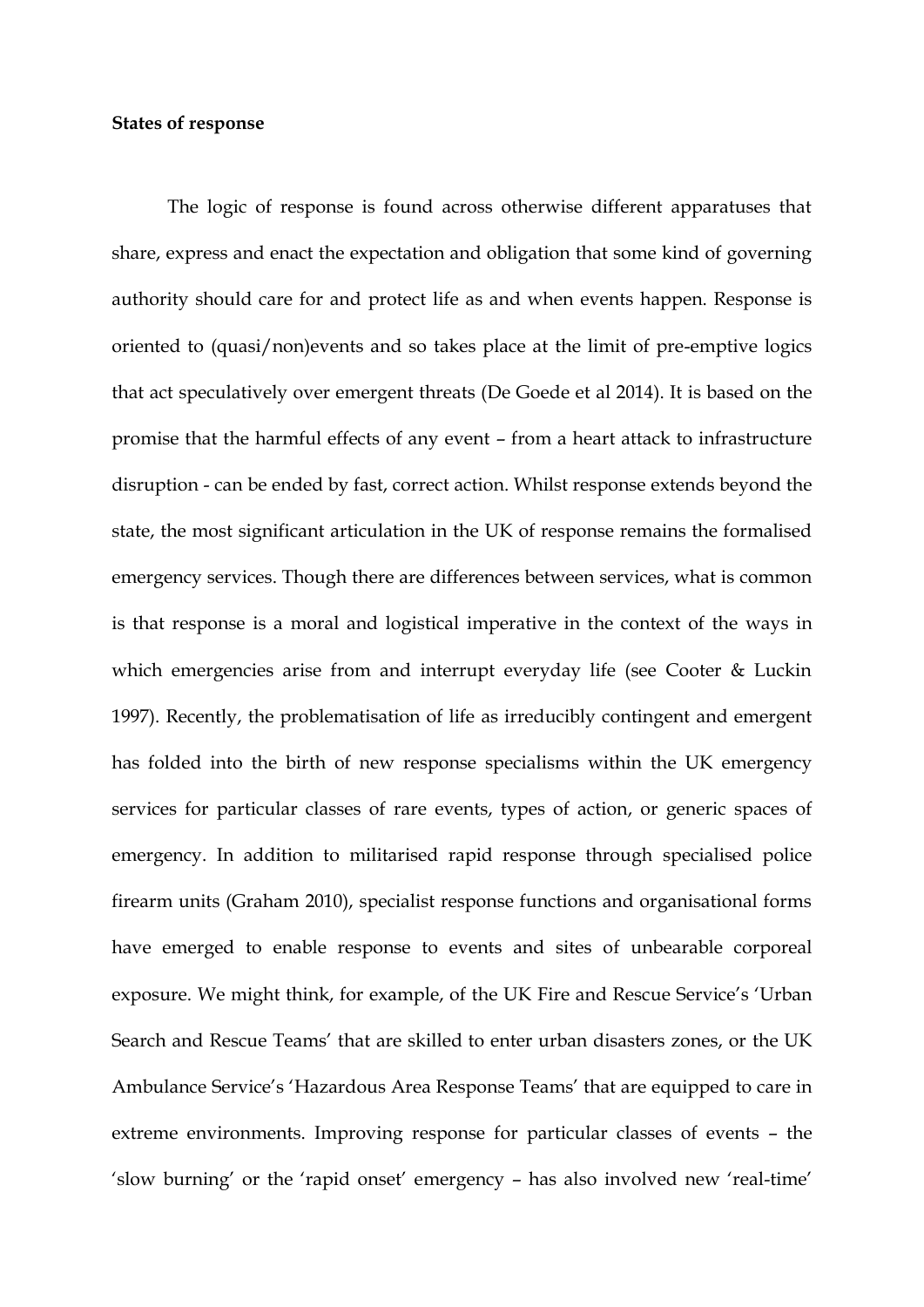mapping techniques for tracing the unfolding dynamics of situations (Fearnley 2008). There are parallels here with the importance of rapid response to UK military action. Whilst the capacity to respond rapidly was central to deterrence, Western military force is now organised around rapid deployment of 'elite units'. This is war based on "customized force configuration" (Martin 2007: 77) organised around a principle of "agility" for 'operations' that blur lines between war and peace.

Of course, for many marginalised peoples state response has either long ago been withdrawn or always been a catastrophic threat to be feared and resisted. Apparatuses of response embody a 'politics of life' (Fassin 2011) that draws a line between the life to be protected and that which is inimical to that life (from nonhuman events such as fires to particular classes of 'dangerous' individuals). Consider the police activity described by Fassin (2010) in his powerful ethnography of a rapid response 'anti-crime squad' in a precinct in a Parisian suburb. Animated by racialised stigmatisation, response brings multiple violences to peoples who are already living with the state's lack of urgency in responding to poverty, racism and other forms of structural violence that blur the endemic and the evental. In this case, and doubtless many other examples, response is overdetermined by race. Race acts as a mechanism for enacting a division within life between those who should be protected by response and that which is inimical to the life to be protected (see Mbembe (2003) on race and 'letting die' in a necropolitics of 'dead life'). Response, in this example, becomes one mechanism for not only the reproduction of existing patterns of inequality but also for their intensification in scenes of emergency. However, whilst response always involves an encounter with something considered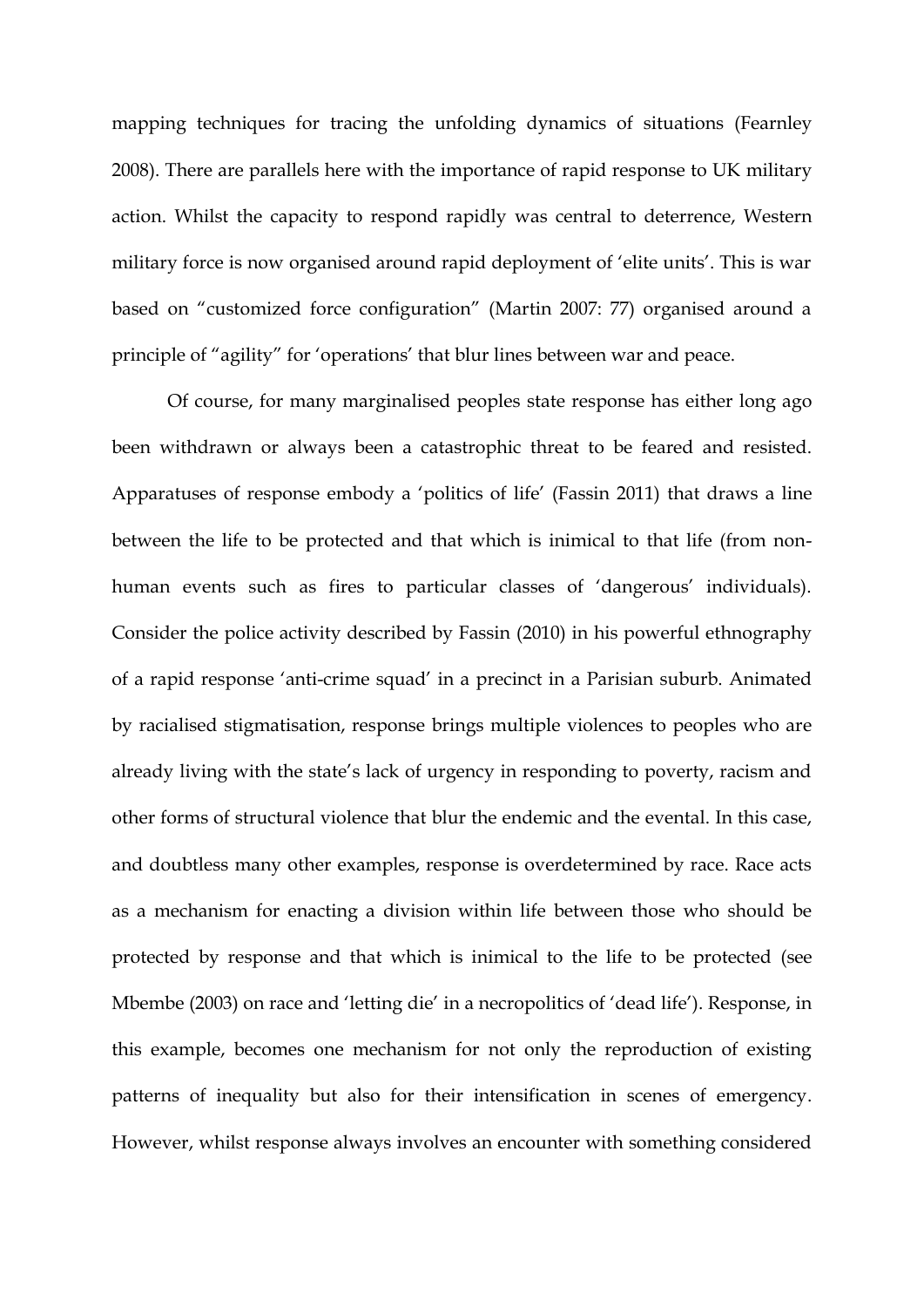inimical to a valued life, race is one of multiple possible mechanisms for dividing within life. Mechanisms vary across the different expressions of response. For example, whilst not the focus of this paper, the logic of response is also integral to the configuration of international humanitarianism around intervention in immediate suffering (also Fassin 2011). As Redfield (2013) shows through his ethnography of Médecins Sans Frontiéres, this means that at least some articulations of response in the humanitarian field are animated by a tension between a commitment to the survival of all life and the inevitability of acts of selection and prioritisation in deciding who or what to try and save.

Whilst recognising that the promise of response has always been unequally distributed and for some has long since been withdrawn, the demand/promise of response is not only central to ways of governing punctual events, but also to ways of governing conditions that blur lines between emergency and normality. In addition to massively distributed problems such as climate change (e.g. Spratt & Sutton 2008), response has become a way of governing the endemic crises of daily life. Crises are translated into discontinuous scenes demanding short term intervention as the systems of safeguarding associated with the welfare state are withdrawn. At a time when the security of welfare is becoming a matter of temporary emergency relief, we find 'rapid response' in relation to the provision of time-limited, conditional finance, food, or shelter to people in crisis (Poppendieck 1998). This tendency is, however, complexly articulated with a redistribution of response, most notably through the demand that subjects 'become resilient' and so assume the responsibility to respond (Grove 2013). More speculatively, we could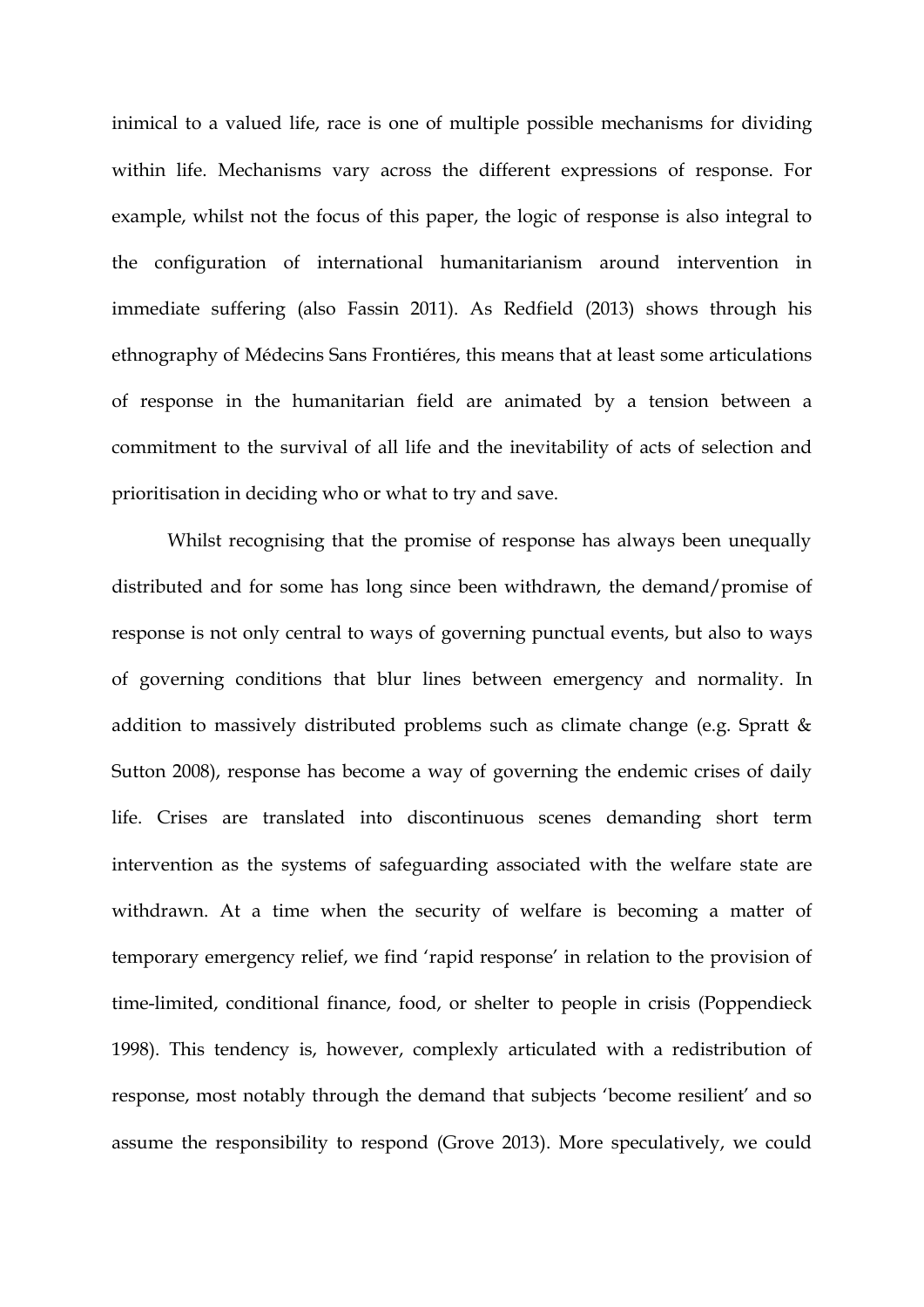point to the presence of response as something like an affective atmosphere across mediatised political culture. For example, the 'real time' mediation of events demands immediate response from various actors – commentators, politicians, corporations and so on (unlike the ceremonial, pre-planned, transcendent media event organised around sovereign glory) (Kember & Zylinska 2012).

There are a series of interlocking 'mediating conditions' (Berlant 2011) that fold into how events and conditions are governed through response and underpin the promise/demand of speed of action in relation to emergent events. Whilst the emphasis in this paper is on the UK, these conditions extend to other liberal democracies in the global north that govern through emergency. Mediated scenes of emergency are central to the (re)appearance of the fantasy of sovereign state power and legitimate authority under regimes of liberal governmentality. In Berlant's (2011: 100) terms, public legitimate state action in an emergency is a "perceptible scene, an atmosphere to be returned to". As state sovereignty has been placed in question through the geo-economic transformations gathered under the names of globalisation and neoliberalisation and in the midst of anti-state sentiment associated with neoliberal reason, emergency response becomes one of the few remaining scenes for the enactment of a promise of security through the state. In relation to emergencies, the state continues to act as a "reparative resource" (ibid. 104). Response promises protection in a world of events as other sources of safeguarding life have or are being withdrawn (on which see Lorey 2015). Emergencies are simultaneously scenes in which that sustaining fantasy of the protective state and other forms of authority is placed in question. Indeed, the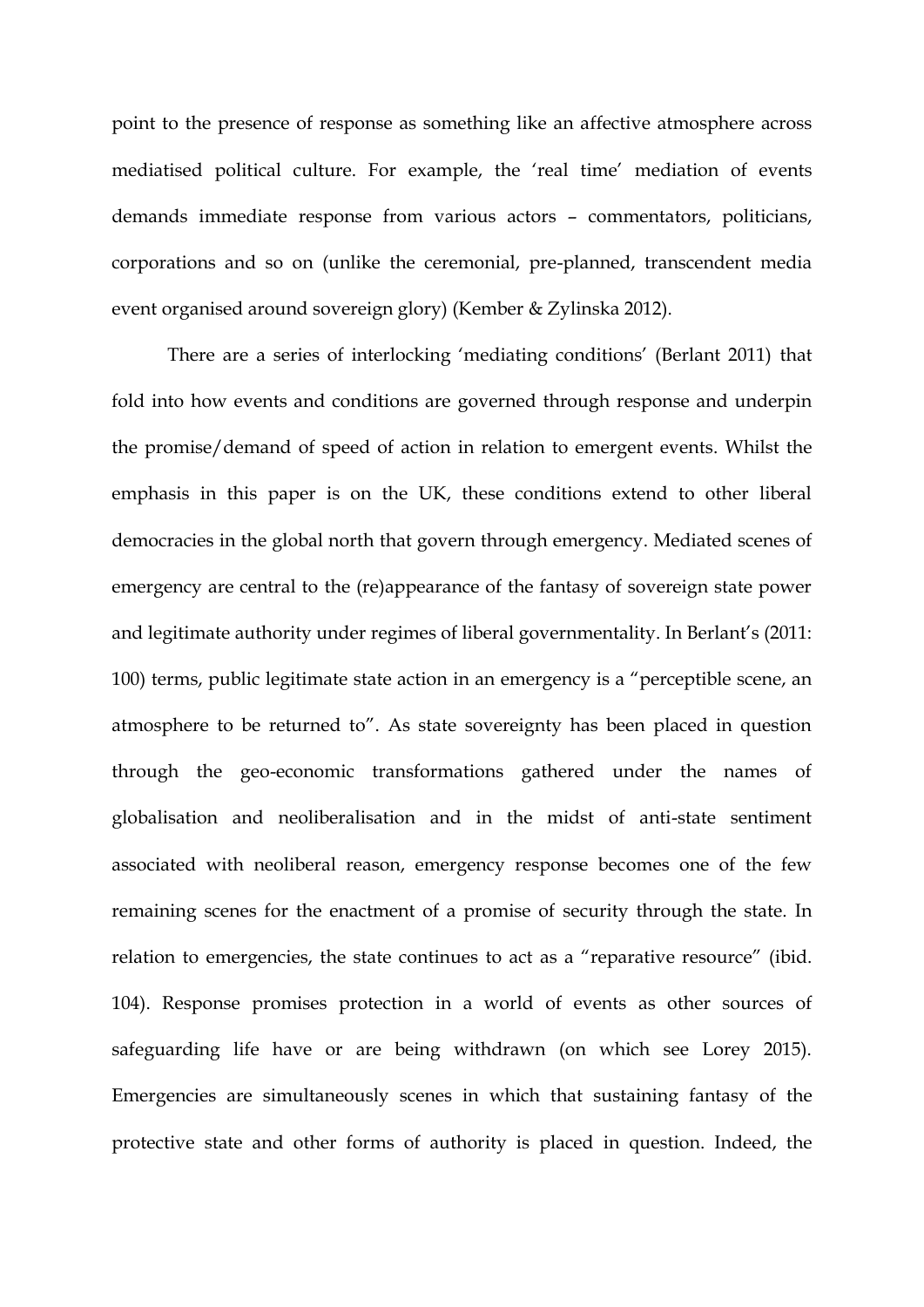absence of the capacity of emergency services to respond has become a sign of and/or cause of crisis. As well as long connections between the problematisation of 'failed states' and lack of response capability, waiting for an emergency response has become a sign of the austerity state in crisis. A police response time of 58 minutes against a national average of 11 was used to justify the decision to place Detroit under a regime of emergency financial management, for example (Peck 2012). Moreover, and returning to Fassin's (2010) example of a rapid response police unit, scenes of emergency are often occasions for an intensification of harmful state action, whether through absence, neglect or a response that brings violence. For those already marginalised lives deemed to be inimical to the valued life to be protected, response may be absent, indifferent, withdrawn, cynical or destructive. Mediated scenes of violent response can, therefore, also initiate or intensify challenges to authority and become part of the formation of counter emergency publics (witness, for example, the US 'BlackLivesMatter' movement against racist police response and other state violence amidst deep and enduring racial inequality).

At the same time, and to draw out a second mediating condition, response is integral to the governmental management of the 'far from equilibrium' (Braun 2014) or 'metastable' (Massumi 2009) environments required for contemporary capitalism. Given the continuous movements of peoples, things, money and information necessary for capitalism today (on which see Cowan 2014; Crary 2014; Massumi 2009), timely response becomes a requirement, demand and expectation. Response aims to continue and/or restore circulations and connections. The same forces that erode state sovereignty are, however, articulated with changes in the morphology of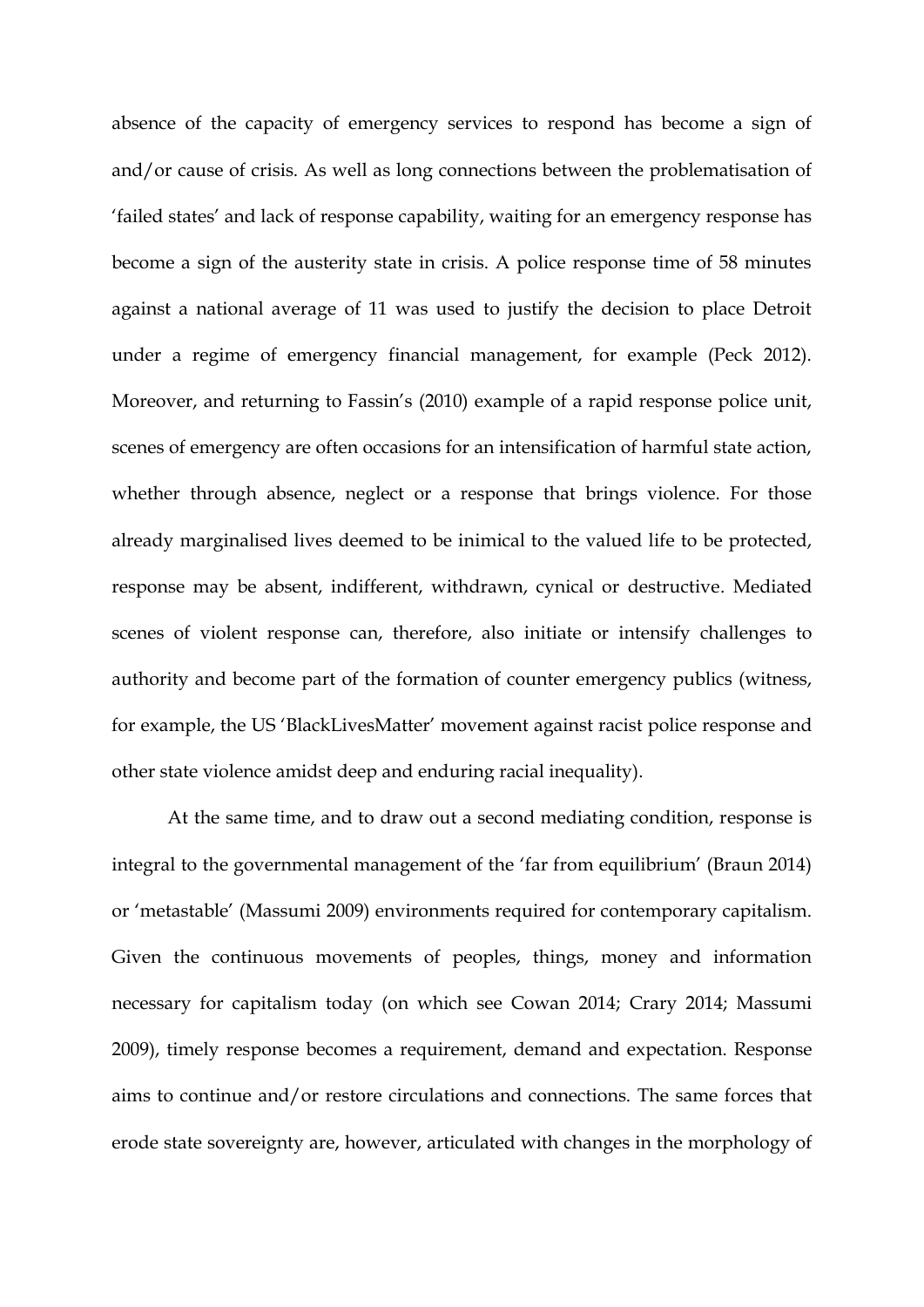events that intensify both the challenges of responding well and the demand and expectation that events must be stopped or halted rapidly. Disruptions happen to connections and circulations, whilst connections and circulations are simultaneously intensifying mechanisms for the effects of events (Dillon 2007). Closely related to the changing morphology of events are a series of amplifying mechanisms that extend events on two temporal axes: an expanded 'live' present (Kember & Zylinska 2012) and a premediated future of disruption (Grusin 2010). Any event may, therefore, extend beyond a demarcated scene of emergency. If events cannot be preempted or prevented before they happen, then there is a need to act early and quickly to stop events 'cascading', 'surging', 'bolting' and so on. There is a need, in short, to end disruptions that are inimical to the circulations and interdependencies that underpin and enable contemporary capitalist life. But because of the complex form of events, the hope of response – that anything can be governed as a temporary scene of emergency – is always at risk of disappointment. Faced with events in a complex world, response may be absent, delayed or fail.

## **Logics/modes of eventfulness/apparatuses**

How to understand the repetition and difference of something like response as it is expressed in, but exceeds, the various forms described above and as it is complexly articulated with mediating conditions? This is a problem shared with recent work on preemption, resilience and other forms and practices of action that exceed any one domain of life or functionally distinct sector. What I want to experiment with is conceptualising response as a *logic*. A logic is a pattern of effects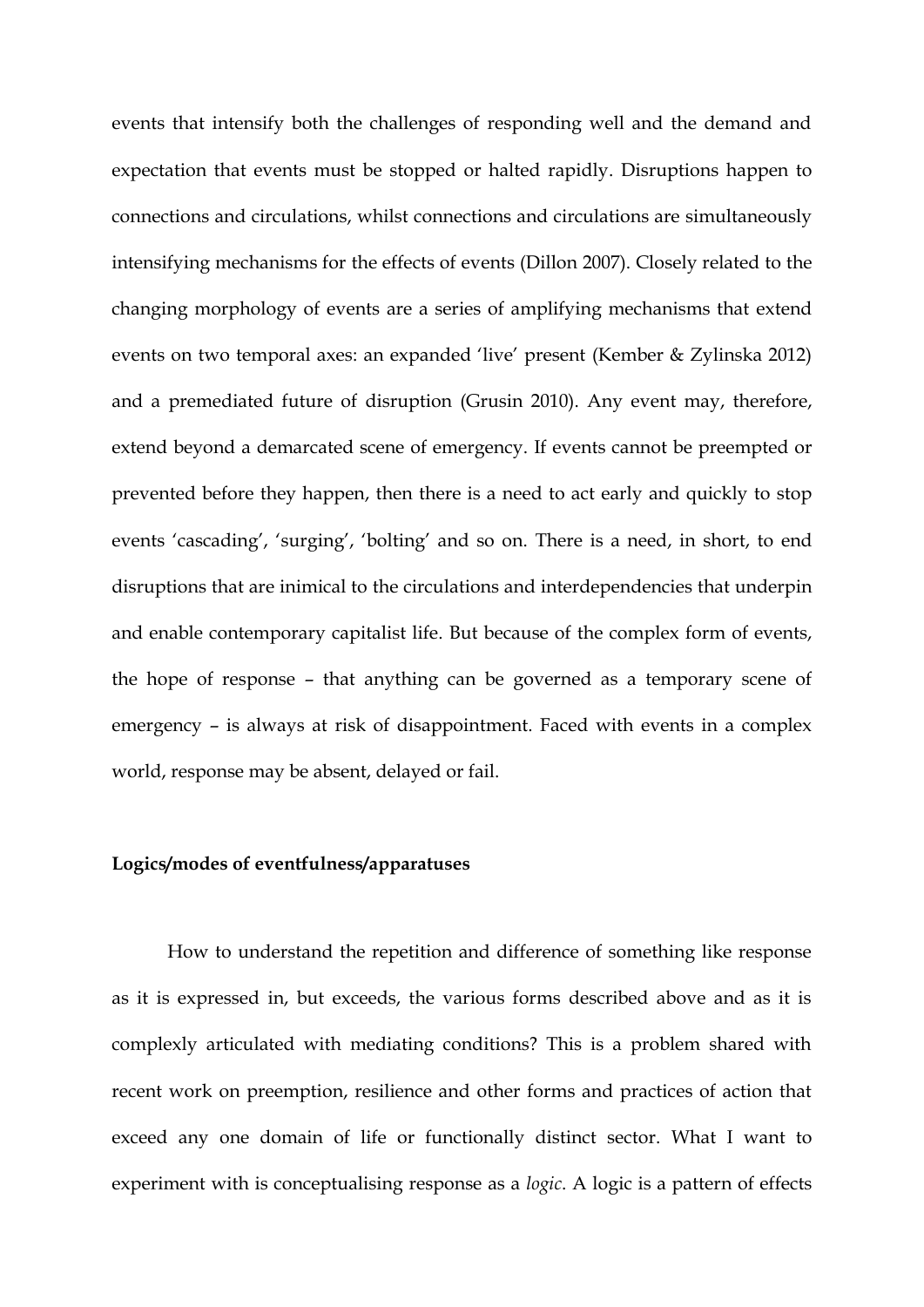and relations that repeats differentially across expressions. It is close to Deleuze's (1988: 36) description of Foucault's use of the term 'diagram': "a non-unifying immanent cause that is co-extensive with the whole social field". However, my use of the term logic has two more specific lines of descent. The first is the idea of a distinctive form that underpins and animates the contemporary condition and can be traced throughout different expressions. The archetypal use would be Jameson's (1991) diagnosis of the 'cultural logic' of late capitalism where instead of a base/superstructure model of relations the term logic names a common form of organisation that links separate spheres. The second route is an 'after-actor-network' literature that has attempted to understand regularity across differences. Exemplary of such an approach is Mol's (2008) diagnosis of competing logics in healthcare. For Mol, a logic is a distinctive patterning of relations that endures across differences. Whilst these two routes are different, both show how logics operate and are present as a set of functions and effects that organise worlds. Response, preemption, and so on will each have a specific 'internal' logic that governs how emergency action happens, is legitimised, and justified. A society may not be defined by one identifiable logic, nor will logics necessarily replace one another in a relation of linear succession. As oriented but open-ended processes, logics are provisionally stabilised in and through the emergent regularities that are power formations. For an example, let's return to Fassin's (2010) ethnography of policing. 'Rapid response' policing results in regular scenes of harassment and humiliation for minority youngsters, undocumented immigrants, Roma people and other residents. Minor infractions often lead to spectacular displays of racist violence by the police.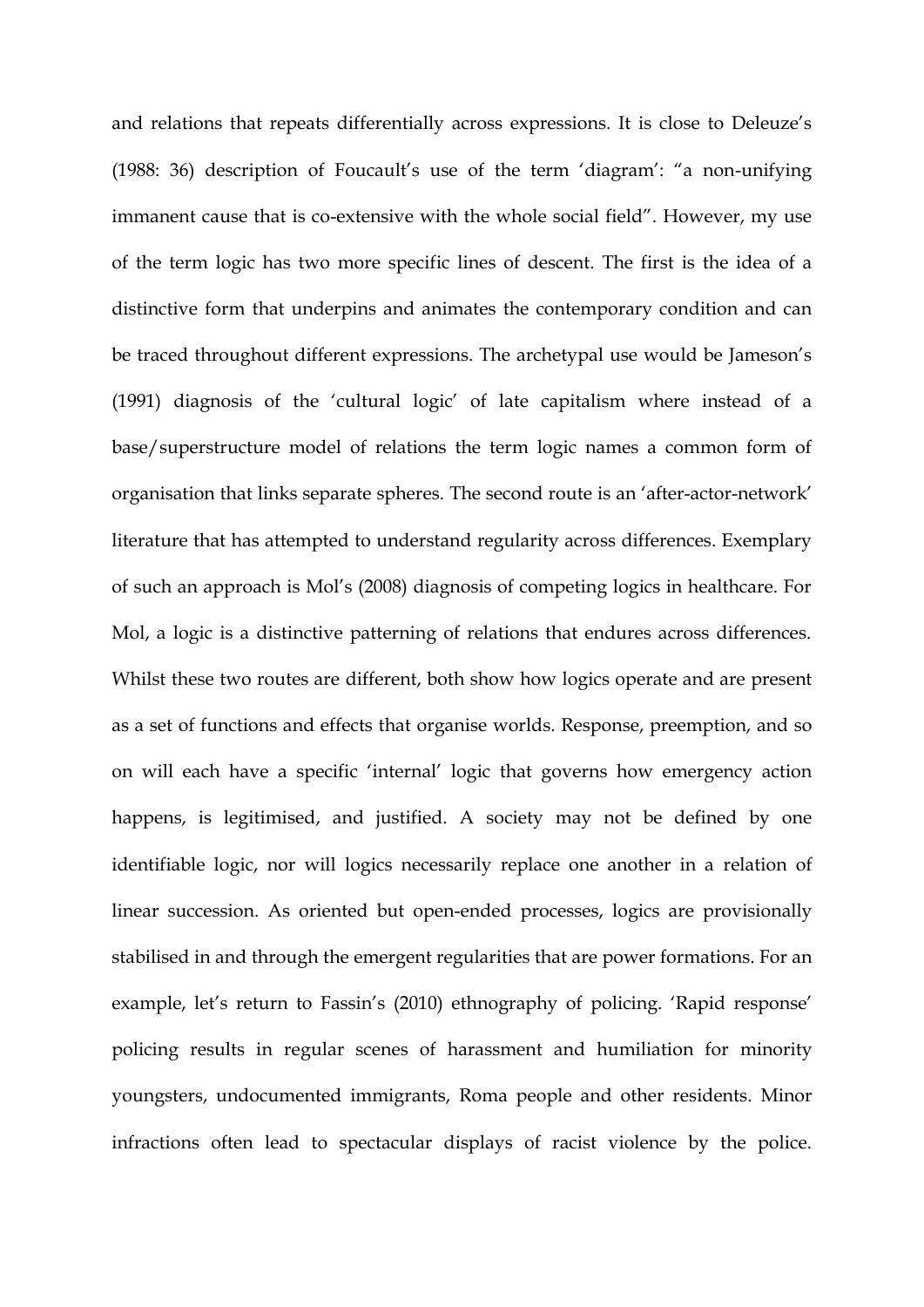Humiliation and violence become part of those residents' fear and distrust of the state. Through humiliation and other affects, the logic of response becomes part of the conditions of endurance for affectively imbued patterns of economic marginalization, racial stigmatization, and urban segregation.

The government of events like 7/7 involves more than logics. Much has to be assembled for events – or punctual happenings or endemic conditions that might become events – to be governed as emergencies and, therefore, for response or other logics to operate, be present as effects, and organise worlds. Understanding how events are governed in relation to response and other logics requires that we experiment with conceptual resources designed to follow how events are problematised and transformed as they are governed. Lauren Berlant (2011) offers one such set of resources as she attunes to non-dramatic changes that fold the endemic and evental (fraying, unravelling, attrition, dissolution and so on). In experimenting with categories that disrupt a distinction between an event and its other (e.g. situation, episode, incident), her question is how happenings become events. Answering this question involves learning to sense and attune to many kinds of happening. For Povinelli (2012), for example, 'quasi-events' are imperceptible occurrences that may lead to a transformation but for the most part accumulate to make up the background substrate of life and living. Minor disappointments, a lost hope, an injury, may gather and resonate to form an "agentless slow death" that implicates "the complexity of an entire system" (ibid: 146), but they may not. We could add the 'non-event': happenings that are already comprehended within some kind of already-existing system. In the context of this shift from what an event is to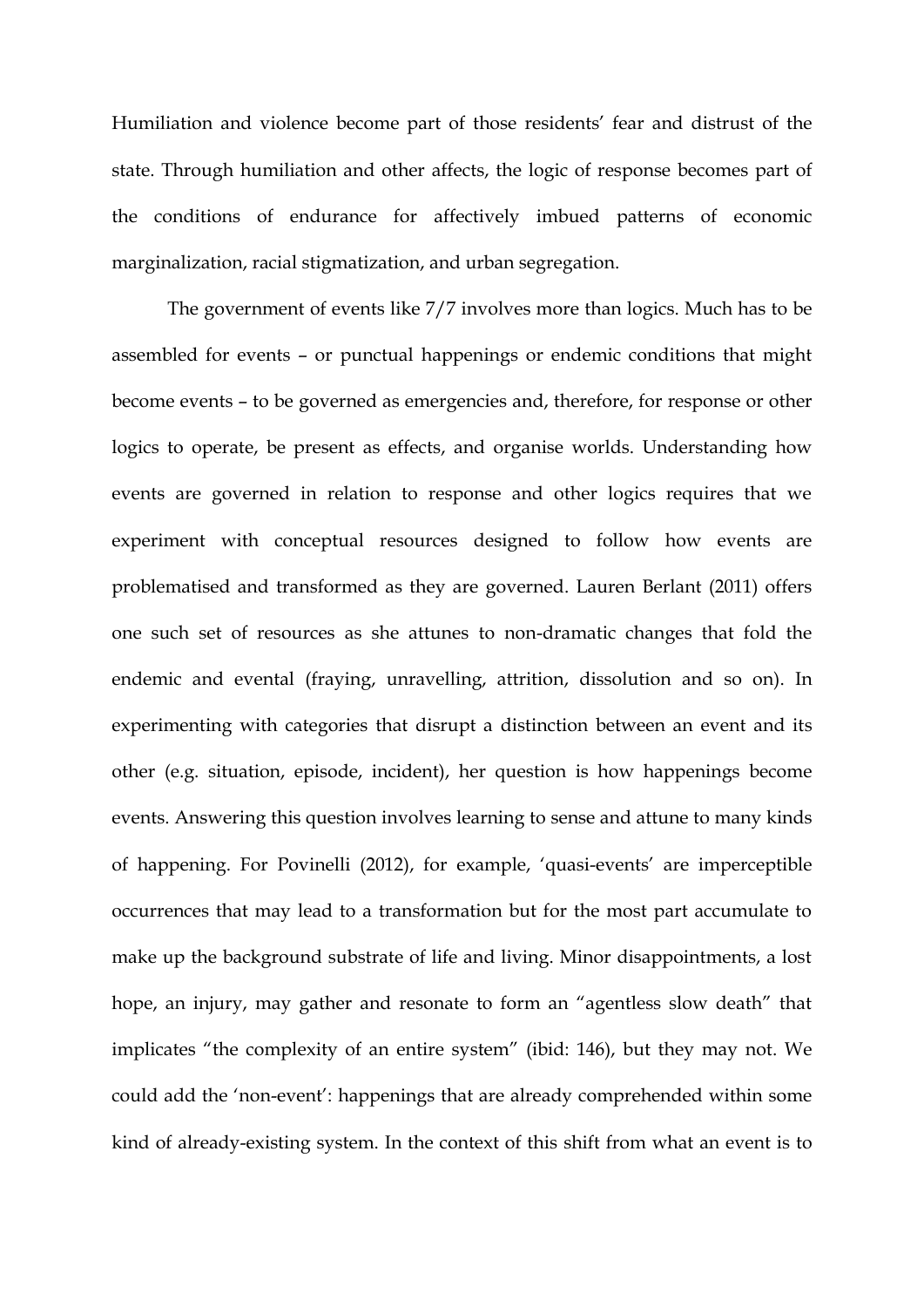how happenings become (quasi/non)events Berlant refuses to ontologise 'the event' as a caesura and/or exceptional transformation, as some theorists of the event do. Instead, she attunes to qualitatively different 'modes of eventfulness'. For Berlant, a 'mode of eventfulness' is a barely coherent clustering of qualities concerning occurrence, impact, and end (so the gradual or punctual arrival of something, or a dramatic or slow transformation, or a lingering or immediate departure).

We can experiment with the idea that emergency is one of a number of geohistorically specific 'modes of eventfulness' that have emerged as ways of governing contingency and so coexist with response and other logics. Emergency might be thought of as a *quality of eventfulness* that anything may have. In an emergency some kind of harm or damage to a valued and normalised order is in the midst of emerging and has been recognised by someone/something. Whilst emergency has a stronger sense of the emergent, in the shared emphasis on transformation it does have a series of affinities with the mode of eventfulness that characterises the term crisis. Whilst clearly connected to a point of decision, a crisis can be a spatiallytemporally dispersed condition that names, as Roitman (2014: 19) puts it, a "unique, immanent transition phase, or a specific historical epoch". Crises are atmospheric in that sense - they surround and envelope life. By comparison with the periodization of crisis (Roitman 2014), emergency involves a demand for immediate, urgent action. In an emergency there is no time except the time of an emergent present - a time that is running out. Emergencies are, in this sense, activating. In an emergency, action can still make a difference to the outcome of a pressing, emergent situation. Here it is worth stressing the (dis)connections but also foldings between emergency and the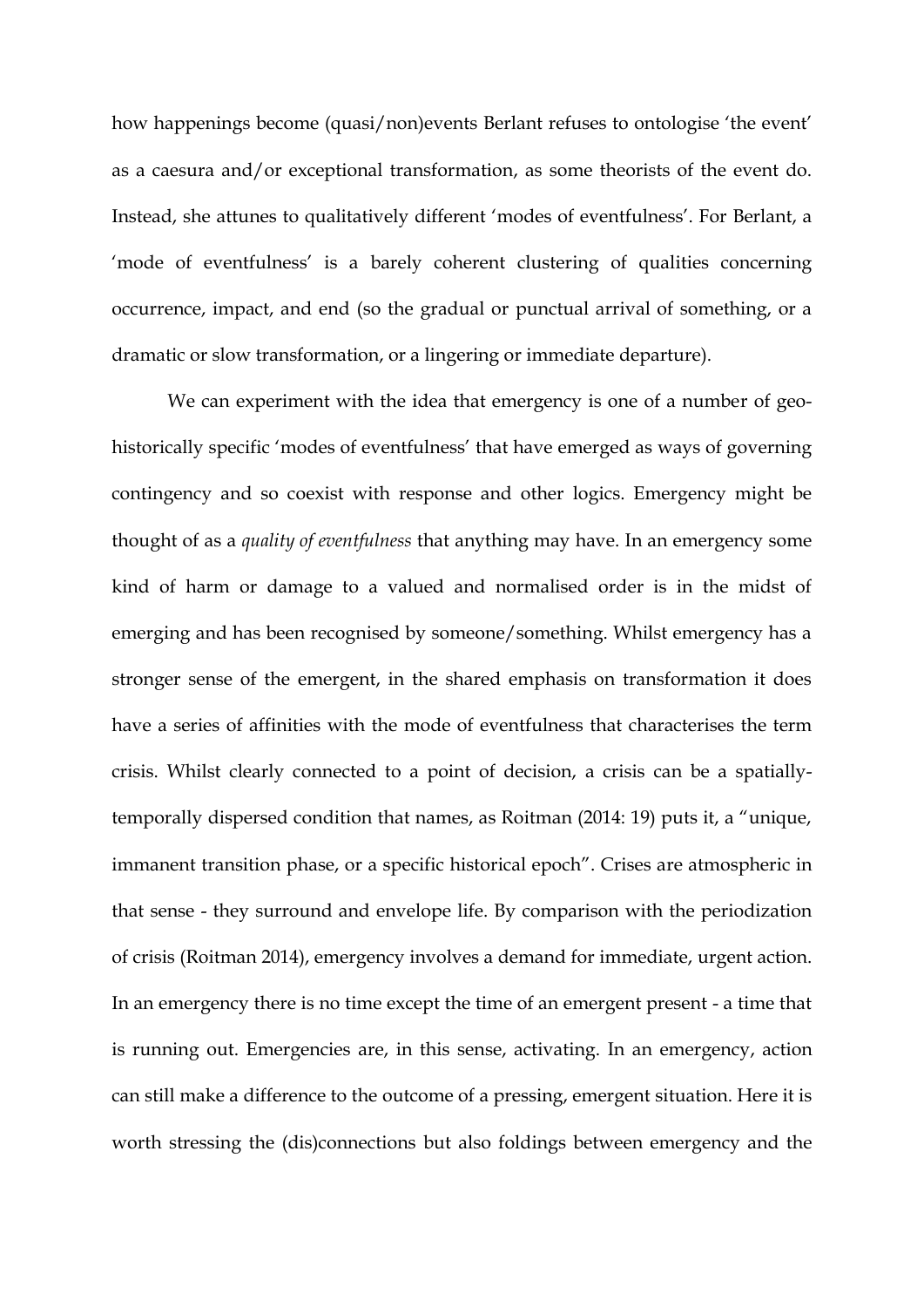modes of eventfulness that typically characterise the apocalyptic and catastrophic. The apocalyptic involves some kind of end through destruction, with the closure of the apocalyptic event being accompanied by a moment of revelation and, perhaps, redemption (Calder Williams 2011). Whilst connected to the apocalyptic the catastrophic is an event made present, as Calder Williams puts it, as an "end without revelation, a historical void, an end of the road that cannot point beyond itself" (ibid. 4). As well as usually having a different sense of duration, extent and intensity, in an emergency hope is still invested in some kind of possible action. Borrowing Calder Williams' terms, we could say that an emergency always "points beyond itself" to some kind of return to or restoration of normality. Emergencies continue until they are exited, or until the hope that action might make a difference is lost.

As a concept, 'mode of eventfulness' is a formalist device. It differentiates in order to sensitise to differences in the form ('mode') of events*.* In practice, 'modes of eventfulness' resonate, fold and blur with one another, and any event may move between or combine multiple, partially connected 'modes of eventfulness'. For example, the lines between emergency and the apocalyptic or catastrophic blur when action can only just still make a difference or when action is suspended. Furthermore, one mode of eventfulness may come to dominate how events are governed. Aradau & Van Munster (2011), for example, track the reconfiguration of security apparatuses as diverse events are problematised and lived as catastrophes, where catastrophes involve a "reversal of what is expected" or an "overturning". There are, though, counterexamples to the escalation of events to the catastrophic. Preparedness planning in both the UK and USA, for example, remains based around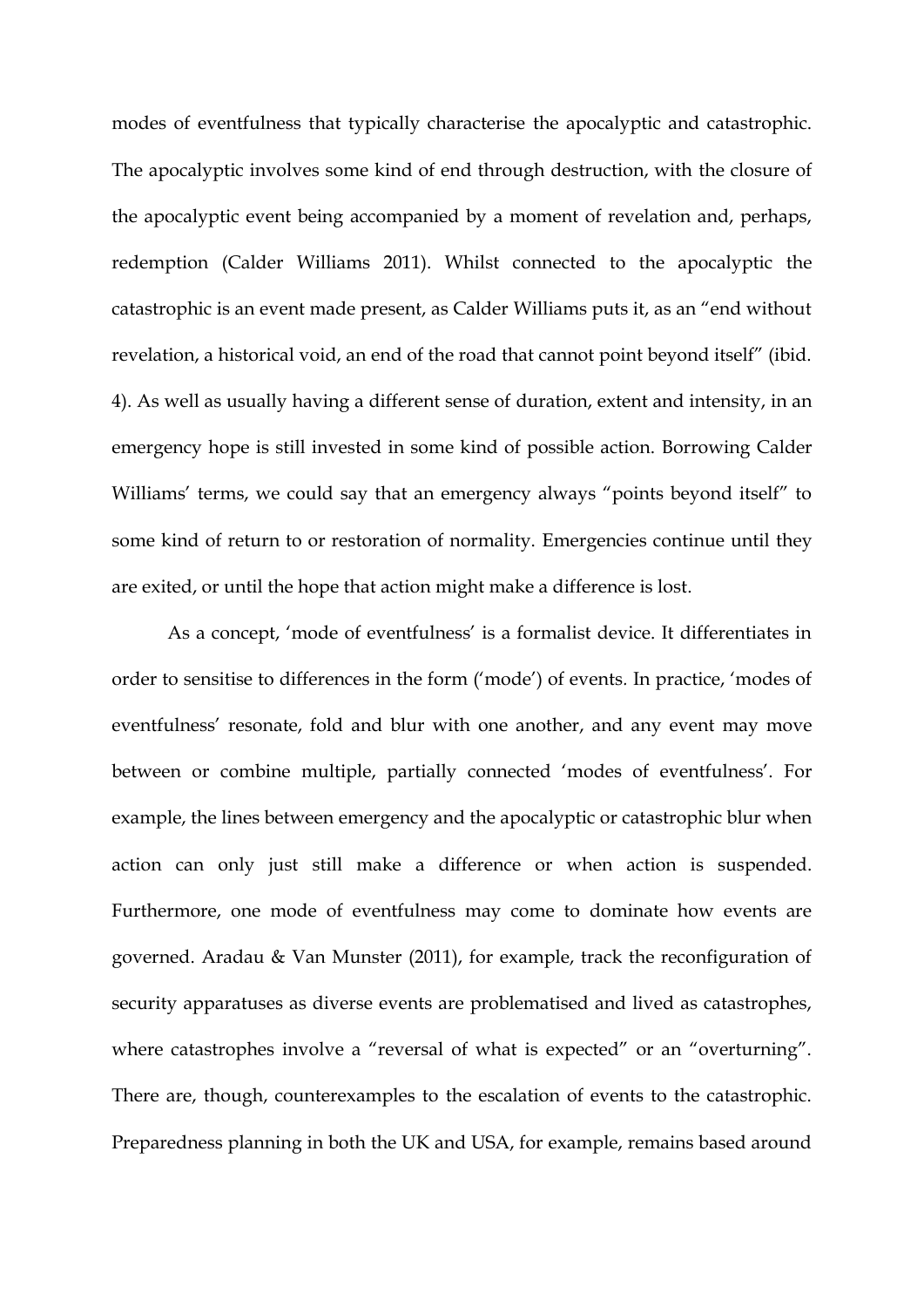a non-catastrophic version of emergency (See Collier & Lakoff 2008; Anderson & Adey 2012). We should take care not to extrapolate from how a particular event is governed and claim that one mode now dominates and others are residual or absent.

Logics and modes of eventfulness operate through a "thoroughly heterogeneous ensemble" (Foucault 1980: 194) of discursive and non-discursive elements. An 'apparatus of emergency' is the 'network' (ibid.) or 'system of correlation' (Foucault 2007: 8) that renders (non/quasi)events governable as emergencies (on apparatuses of emergency see Anderson & Adey 2012). This means that apparatuses have a life. The emergency statements, devices, techniques, relations with life, and other elements that are held in relation are constantly being redeployed, readjusted, reworked, or intensified (after Foucault 1980). Clearly, the relation of a logic like response to an apparatus is not one of efficient causality, where effect follows cause in a linear relation, or between an ideal and the real. We might say, instead, that a logic has an emergent immanent causality in which logic and apparatus become inseparable. Whilst I do not share the emphasis on the autopoietic momentum of logics, my emphasis on their dynamism is close to what Massumi (2009) means by an '*operative* logic of power'. It is not equivalent as I lay more emphasis on the rationale provided by a logic and how a logic happens as a repeated, differentially expressed form that organises worlds.

Beginning from logics/apparatuses might enable us to remain open about how life is governed through emergency as a mode of eventfulness. The starting point for analysis is how (quasi/non) events become emergencies as they are governed and how logics are effectuated and expressed in that process. Let's look at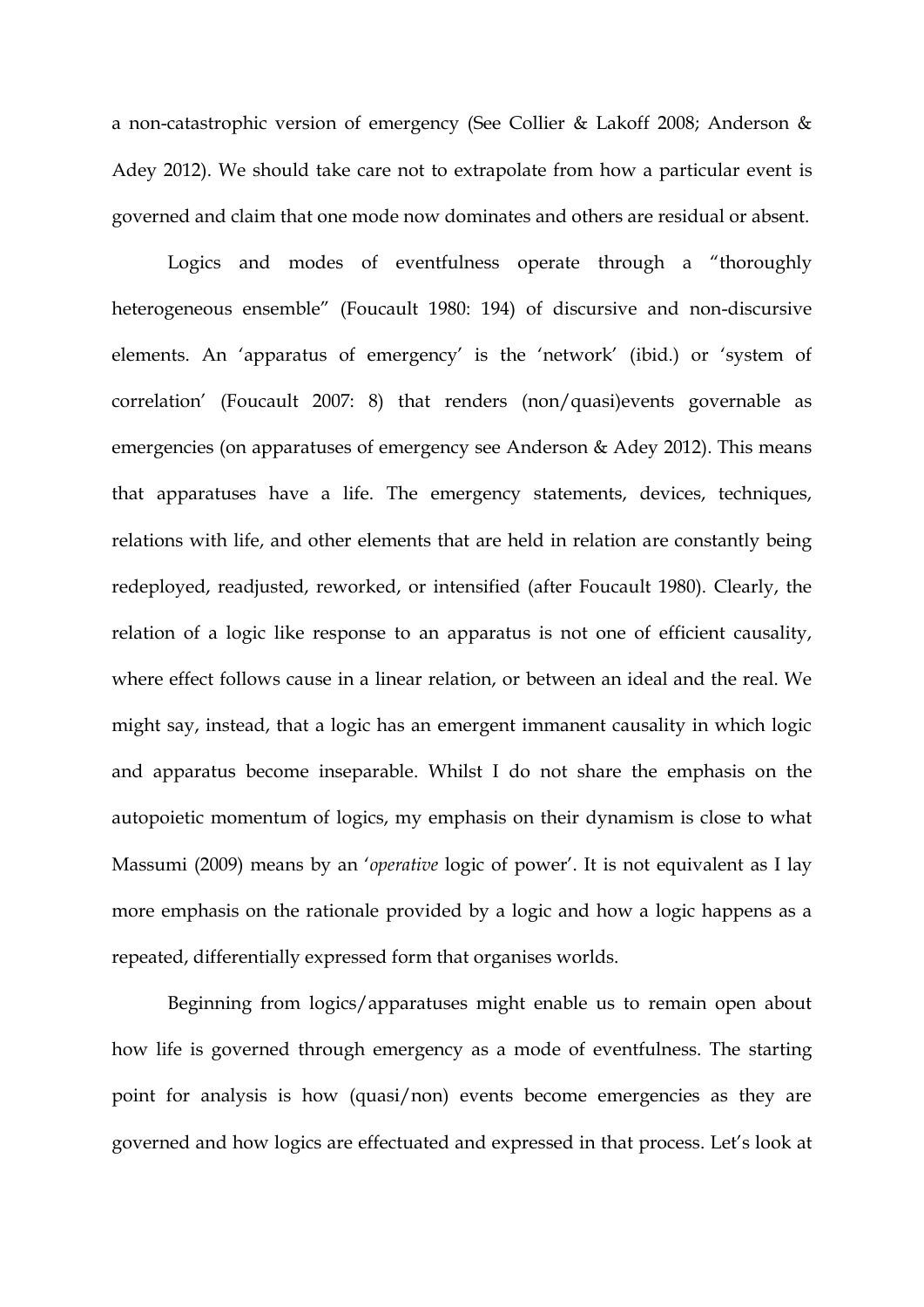this process by returning to the logic of response in the case of 7/7 and honing in on a now routine but key technique – the declaration of a major incident - that, as we shall see, was central to response and to the concern in the UK with the delayed state. One way to understand 7/7 would be to enumerate what happened. At approximately 8.49 am on 7.07.2005 three bombs were detonated at three sites on the London Underground. Approximately one hour later a fourth bomb exploded on a bus at Tavistock square. Over 700 people were injured and fifty-six people died, including the four bombers. "1, 000 adults and 2, 00 of their children" suffered from post-traumatic stress disorder, with a further 3, 000 others were "estimated to have been directly affected" by the event (London Assembly 2006: para 11.6). Whilst this raises questions about the boundaries of a traumatic event, the following section focuses on the initial moments at one site – Aldgate Tube Station – as something happening was detected and the emergency services established a series of scenes. My concern in the following section is with *how* multiple explosions resulting in deaths and injury were governed through a logic of response before they were narrated later that day by Tony Blair and others as a post 9/11 terrorist attack on the "British way of life"iii. I treat  $7/7$  as a case study in three ways. First, the declaration of a major incident provides one example of emergency response in the UK. After the 2004 Civil Contingencies Act (Anderson & Adey 2012), what was done in the immediate aftermath is typical of how multiple events are now governed. Second, the declaration is a singular case of how a particular logic, specific mode of eventfulness and distinct apparatus came together. Third, through a practice of speculation I abstract the mode of operation of response from the case of the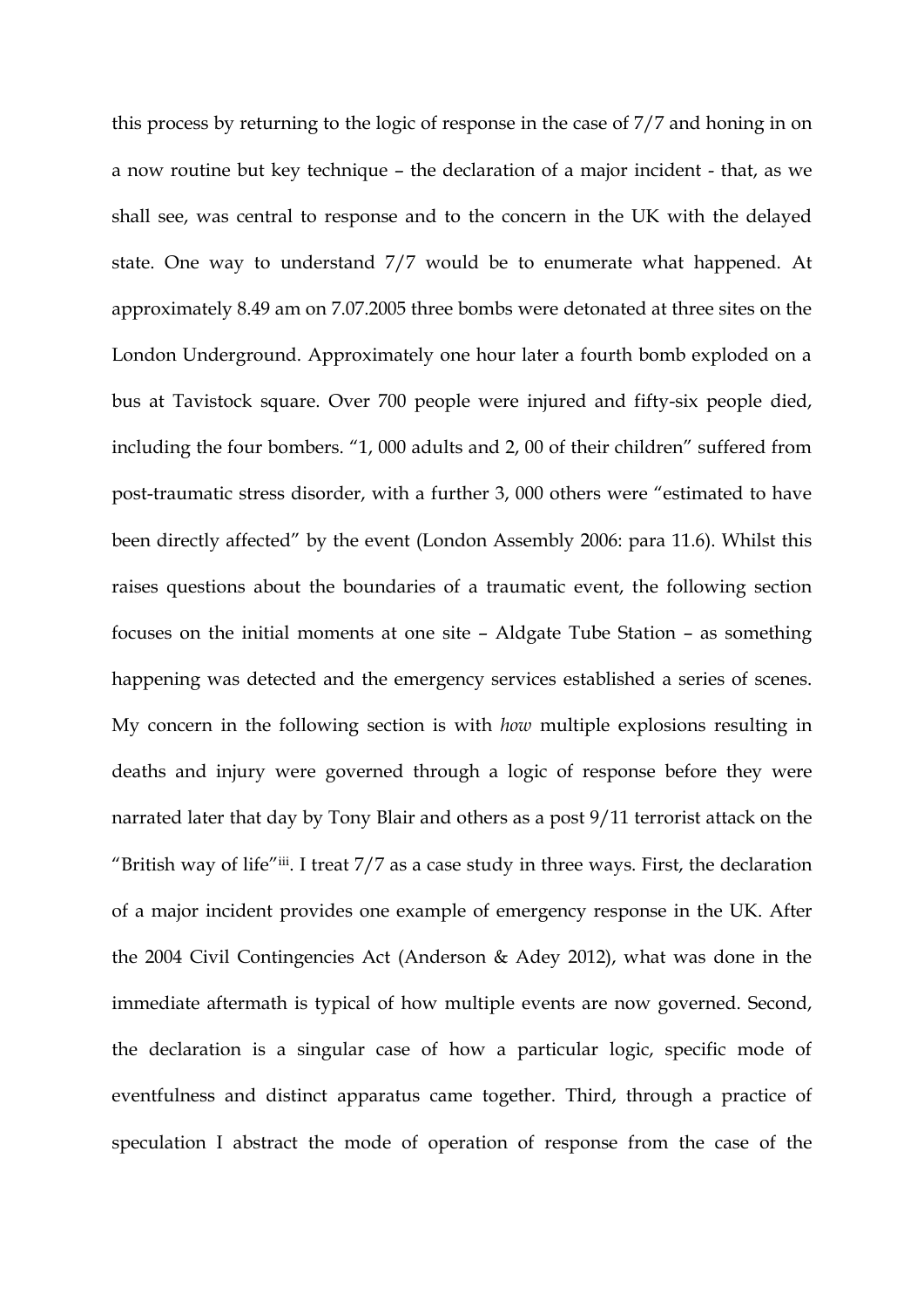declaration and the Inquest. Because the analysis of a general logic is deliberately rooted in the singularity of an event-case, my claims about how the logic of response operates are provisional and contestable. They are intended as open formulations to be developed rather than settled conclusions.

### **A declaration and 'intervals' of and for action**

At 08.57.42 on July 7th 2005, the first police officer at the scene of an explosion at Aldgate station declared a 'major incident' in communication to the British Transport Police's control room: "I think we have to call it a major incident"iv. A 'declaration of a major incident' has become a routine technique for activating response as UK wide declarations of a 'state of emergency' have declinedv. The 'declaration of a major incident' involves a decision by any member of the emergency services (or other named organisations) that an exceptional situation exists, which is also a decision to activate an exceptional response. A 'major incident' is an emergency statement that draws two lines: between a normal state of affairs and an event and between events as incidents, which are routinely dealt with, and events as exceptions that require some kind of exceptional response. As we see from the definition that is used across the UK emergency services a 'major incident' is qualified as an emergency of sufficient intensity that it exceeds normal response capacity:

"A major incident is any emergency that requires the implementation of special arrangements by one or more of the emergency services and will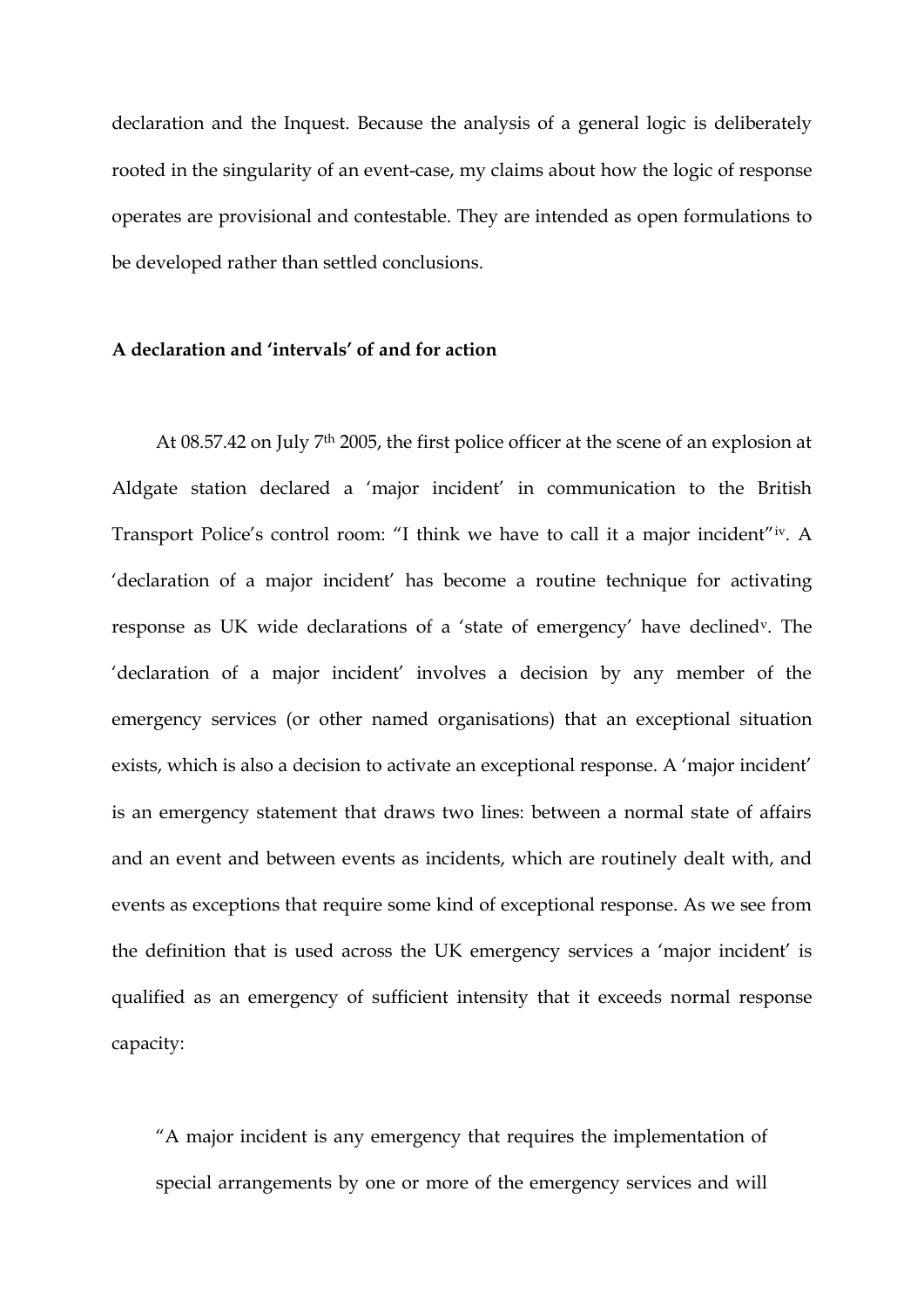generally include the involvement, either directly or indirectly, of large numbers of people."

(London Emergency Services Liaison Panel Major Incident Procedure Manual: 7)<sup>vi</sup>

Despite this being a process that does not involve the formal suspension of law, there are commonalities with Agamben's (1998) understanding of exceptionalism principally the indistinction between fact and norm and the appeal to necessity. Whilst declaring a 'major incident' enacts a localised state sovereignty, it is best through of as quasi-sovereign in that it happens in the midst of a (quasi/non)event. The inquest testimony from personnel who declared a 'major incident' at Aldgate bear witness to decisions being secondary to the sensing of something emerging and being legitimised by the intimacy of personnel to the emergent event<sup>vii</sup>. Consider part of the testimony of the first police officer on scene. What we hear from his account of the scene as he made his declaration is uncertainty about what exactly was happening, but certainty that something was happening:

"We'd heard an explosion, the building shook. We had, by that time, I think, a number of injured people who were very apparent within the station area, they were all dazed, soot-covered, and there appeared to be an incident down in the tunnel, something had happened within the tunnel that had caused all these injuries. I'd heard an explosion and, you know, you can make some assumptions, but I hadn't physically been there to see it. So I didn't know".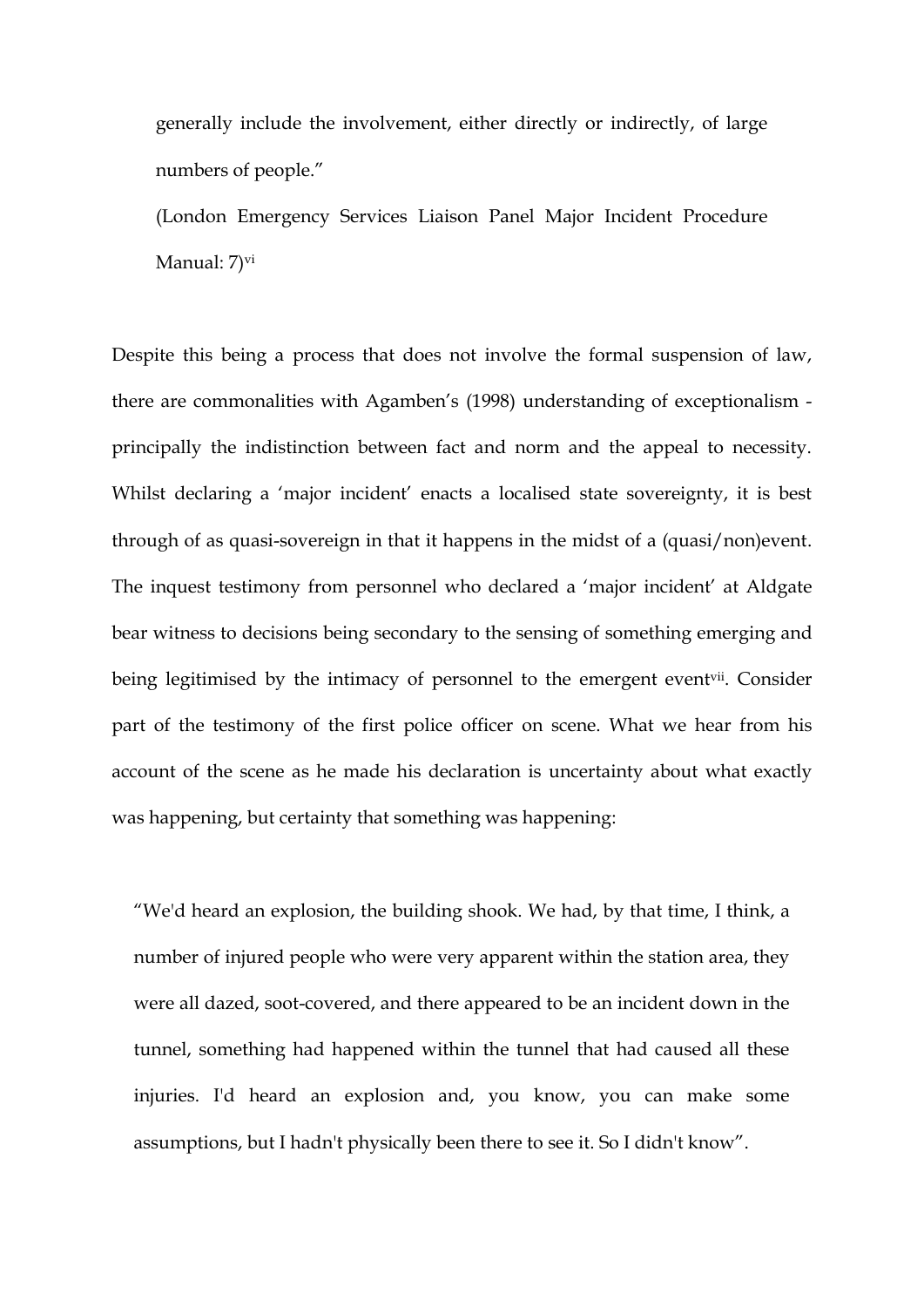(Wednesday, 20 October 2010, Inquest Day 7, lines 13-22)

What has been detected by the police officer is some kind of 'incident' that may or may not be an event in the sense of a radical break that will be responded to as an emergency. Likewise, the first 999 call in relation to Aldgate, made by a member of London Underground staff at 8.51, reported a 'loud bang' and 'dust in the air' (London Assembly 2006: 25). Berlant (2011: 5) offers a sense of the situation as an activating disturbance from within normality:

"… a state of things in which something that will perhaps matter is unfolding amid the usual activity of life. It is a state of animated and animating suspension that forces itself on consciousness, that produces a sense of the emergence of something in the present that might become an event".

'Animated/animating suspension' is not quite right for the case of explosions because it risks underplaying the force of what was happening, but it captures the quasi-sovereign sense that it is an emergent event that calls for a declaration. Other people caught up in the unforeclosed situation testify to an excess of material and affective effects. One person who was in the carriage as the Aldgate bomb detonated described a world of new light and sounds mixing with screams: "I saw the flash, the orange-yellow light, and what appeared to be silver streaks, which I think was some of the glass coming across, and what I can describe as a rushing sound" (London Assembly 2006: 23). When asked about the "general atmosphere" in the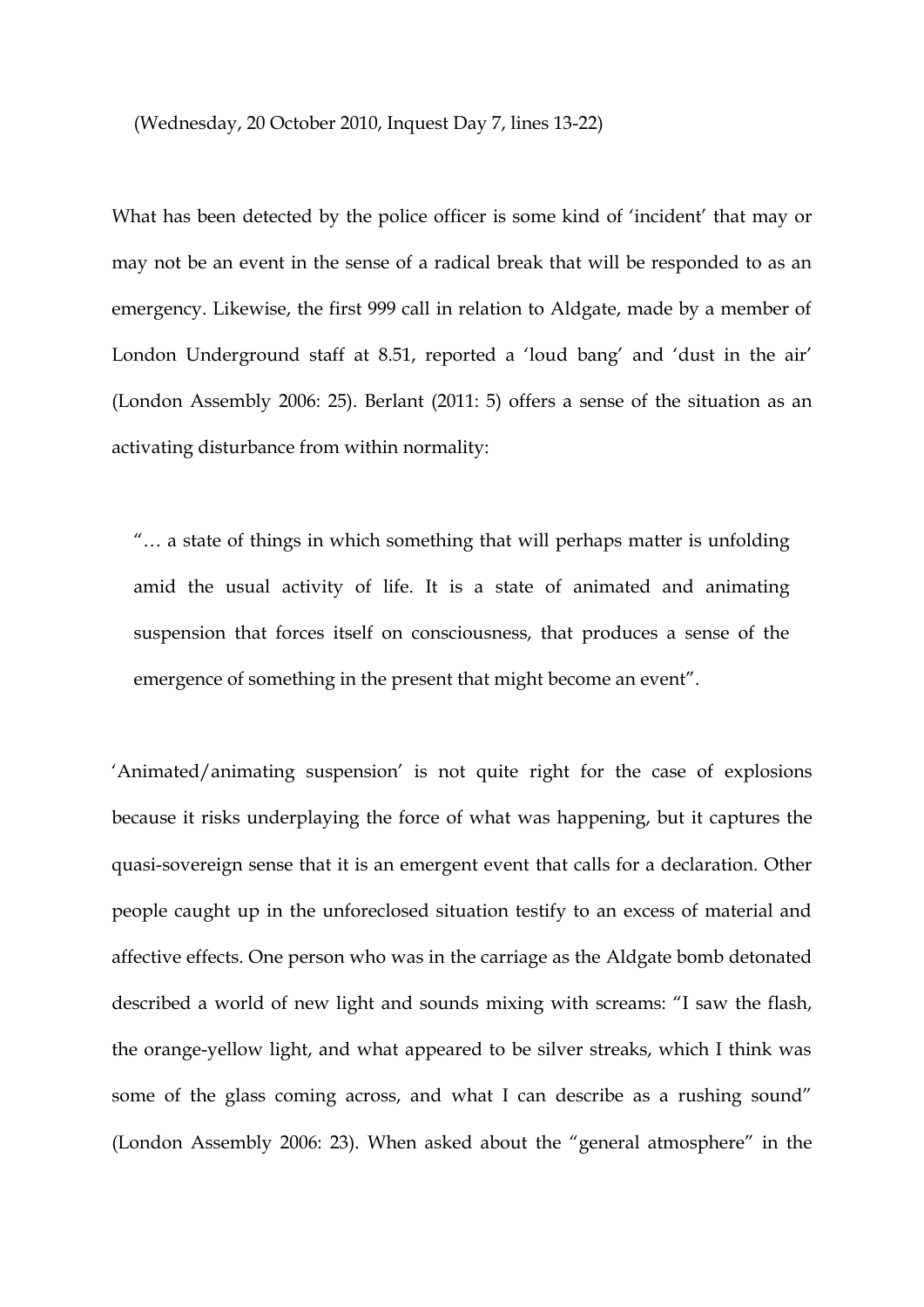carriage another witness described a "sort of stunned silenc**e**" followed by people screaming: "It was very dark. There was an enormous amount of dust and I guess what was shredded paper or -- the air was very, very full".<sup>viii</sup>

Very quickly the explosions found their genre, to borrow Berlant's (2011) phrasing, to become a terrorist attack on 'our way of life', albeit after it was declared as a 'major incident' that activated emergency service response. Closs-Stephens & Vaughen-Williams (2009) are right to stress the speed and ease with which it was decided by politicians and media what had happened and why. In a post 9/11 context, this is not unique to the event of bombings in London on July 07<sup>th</sup> 2005. Consider how quickly a mediated scene of gunmen in a Parisian street and office became 'Charlie Hebdo': an 'attack on free speech' and an 'event of terror'ix. What characterises the logic of response is that it happens before situations where "something is emerging" find a genre. It is a logic that works in the material and affective force of an emergent present: something happening has been detected, even if it is unclear what that something is beyond material/affective effects such as 'soot covered' or 'stunned silence'. So, response happens in an 'interval' of a happening becoming an event in contrast to a pre-emptive logic that works on proto-threats by incorporating the "profound uncertainty of the future into imminent decision" (Amoore 2014: 9). By 'interval' I mean the unforeclosed space-time of the emergence of something new. The 'interval' is the space-time of an event's becoming; or the separating of and separation between normal reality and some kind of changed reality and between something happening and effects or impacts being exhausted. It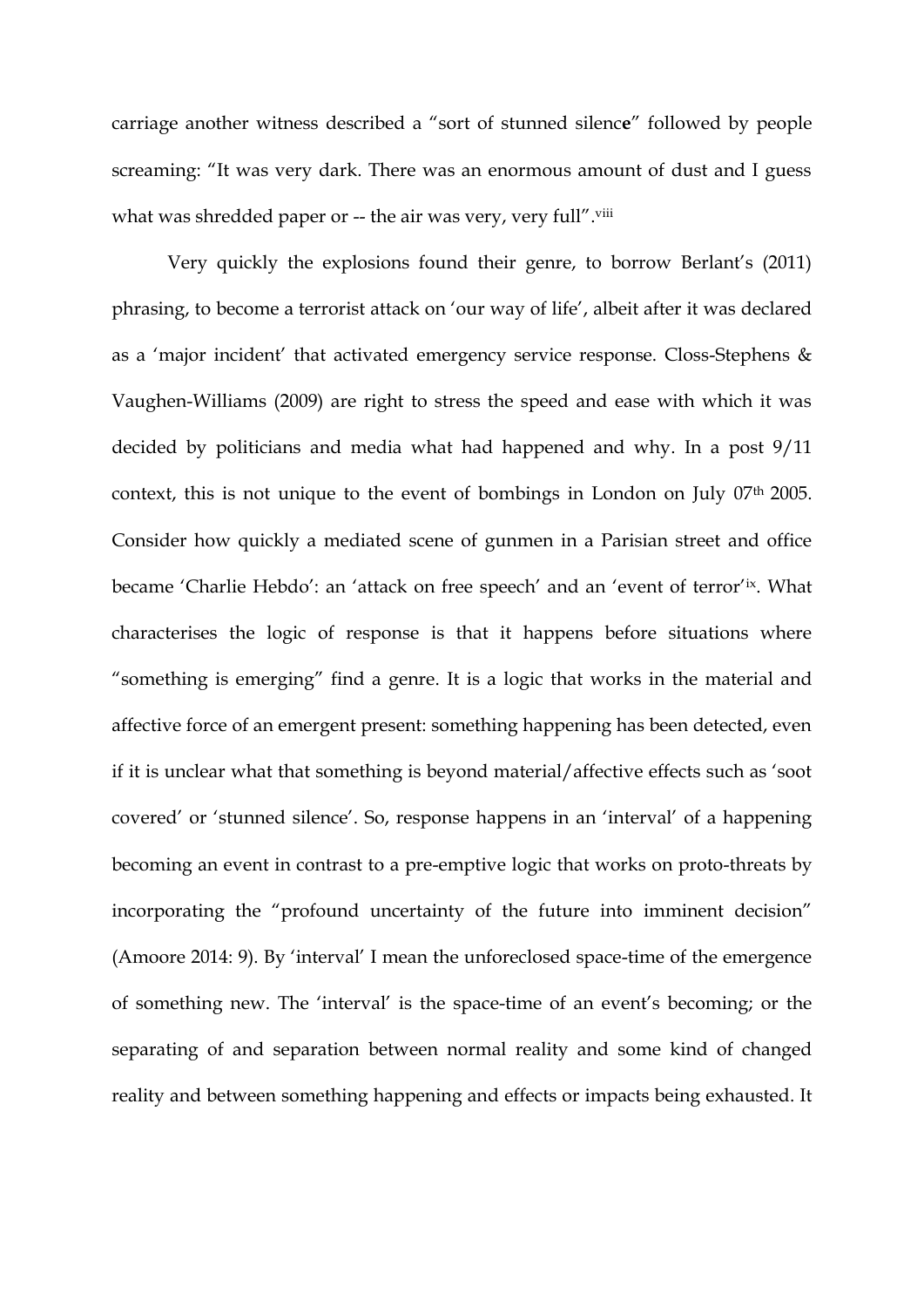is testified to when a police officer recalls seeing "dazed, soot-covered" people or when survivors recall atmospheres made of smoke and screams.

Let's return to the act of declaring a 'major incident'. We have already seen how the declaration is a quasi-sovereign act as it happens in the 'interval' of an unforeclosed situation potentially becoming some kind of event. It simultaneously affirms the potential capacity to govern and that the state has recognised that some kind of event is happening that threatens to overwhelm response capacities. As such, the 'declaration' is one emergency device for translating that which is outside of government into something that is governable. In this way, declaring a major incident expresses and incarnates the logic of response. Response depends on the promise that the 'interval' can be inhabited in a manner that stops or ends something before harm, damage or loss becomes irreversible. Response functions by translating the space-time of unforeclosed becoming into a space-time for emergency action: a set of calculable spatial and/or temporal 'intervals'. 'Intervals' may be spatial – the dispatch of resource from a remote location to a scene or the setting up of a rendezvous point in proximity to the scene, for example - and/or temporal – the activation of response or evacuation of a site on detection of something happening. Governing by creating and acting in the second type of 'interval' aims to close the open-endedness of the first type, or at least that is the promise of response. This means that the 'interval' is not quite equivalent to the 'milieu' that Foucault (2007) argues characterises the space of security, despite a shared emphasis on the uncertain and unfolding. The 'milieu' is described by Foucault (2007: 20) as the "space in which a series of uncertain elements unfold" and therefore both the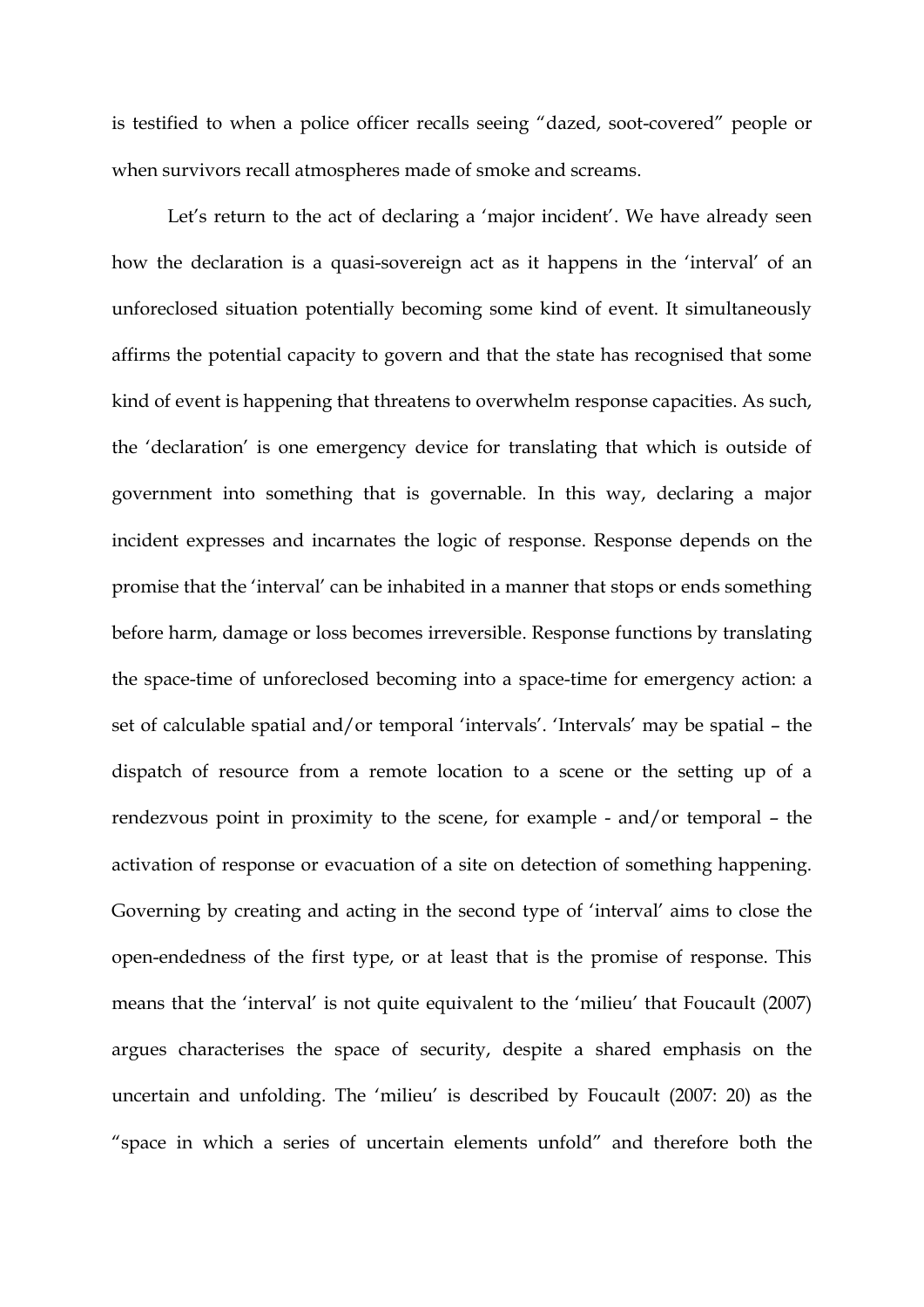"medium of an action and the element in which it circulates". It is an envelope combining a "set of natural givens" and a "set of artificial givens" (ibid. 21). By contrast, the 'interval' is the making of a separation, a divide. It is the space-time between something happening and a (quasi/non) event having ended. It is the discontinuous space-time of breaks, interruptions, stoppages, and disruptions. The 'interval' is, then, a split between a before and an after in a non-chronological present in which something is being disassembled and something is emerging. If apparatuses of security "work, fabricate, organize, and plan" milieus (ibid 21), response involves ways of inhabiting temporary 'intervals' in order to end them.

As I stressed above, the 'interval' based logic of response will be differently expressed and articulated in distinct apparatuses of emergency, in this case through the technique of a declaration and the statement of a major incident. The declaration is a bureaucratic measure supposed to activate a pre-existing but exceptional network planned for the rare possibility of exceptional events. It is designed to eliminate a temporal gap between recognition of the intensity of an event and the arrival at the scene of appropriate resource from a remote location. In other words, it connects site of event to site of resource via some kind of remote site of control that receives the declaration and dispatches appropriate resource. Declaring a 'major incident' thus promises a transition between two organisational forms. Despite a current emphasis on collaboration, normal UK emergency response is organised around a series of legally and formally separate services that correspond to categorisations of emergencies by cause, type of action needed, or affected system. Outside of their day to day work the emergency services are designated 'Category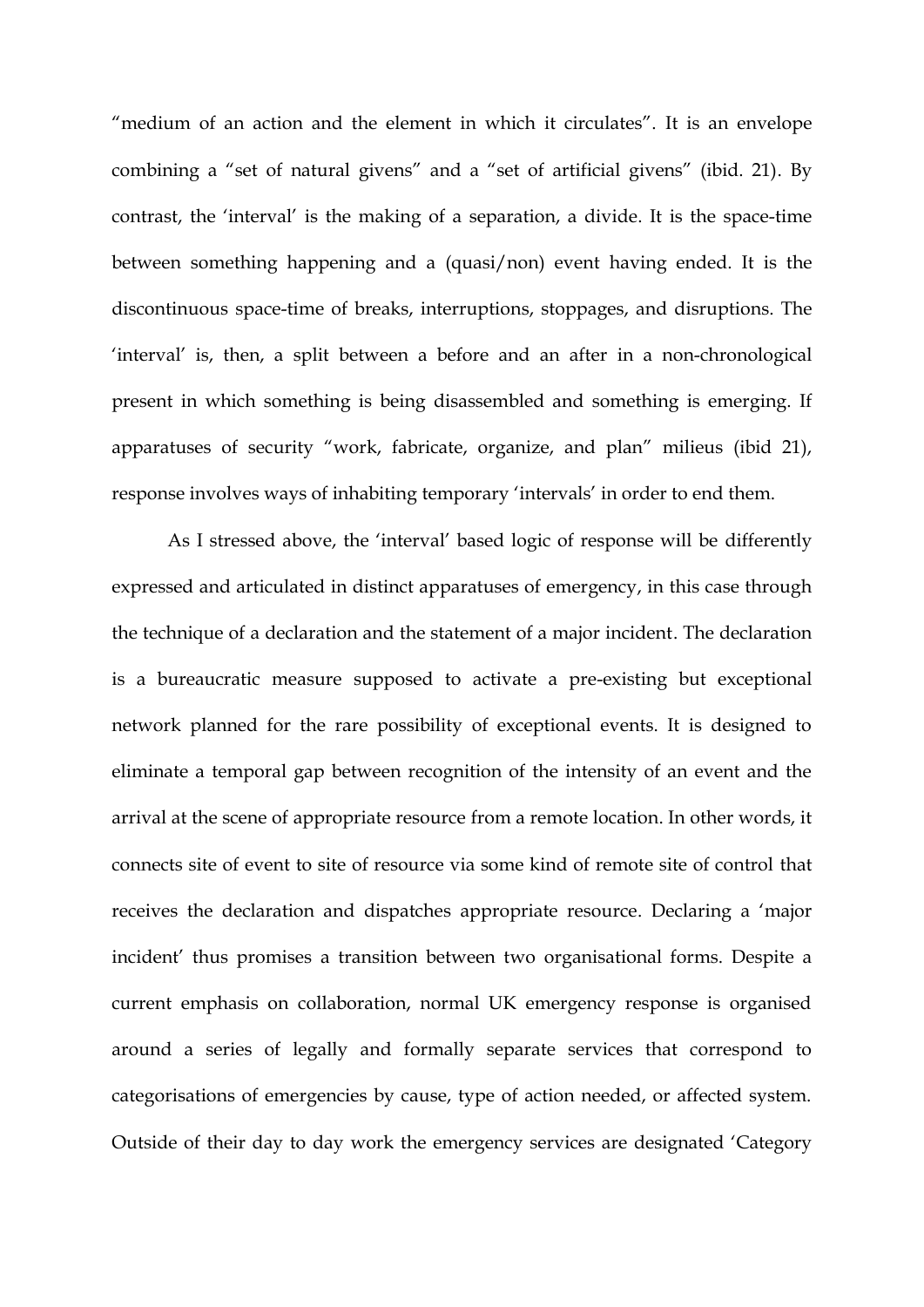One' responders under the 2004 UK Civil Contingencies Act, so have a statutory duty to 'collaborate' and 'coordinate' in preparation for emergencies. Post a declaration of a 'major incident' an exceptional but planned network forms until a statement is made that the event has shifted from 'response' to 'recovery' phase. For example, response will be managed by a 'Strategic Coordinating Group' made up of senior representatives from the emergency services and other agencies.

The declaration is, then, a technique in the 'interval' that promises to reduce a spatial-temporal gap between exceptional event and exceptional response. Declaring a major incident folds rehearsed techniques of response into an unforeclosed situation that is responded to as an exceptional but actionable emergency. It is supported and enabled by a range of technical devices, principally rehearsed protocols, which specify calculable sequences of action for the 'interval'. Consider, for example, the fairly typical mnemonic used by the London Ambulance Service for declaring a major incident and for incident management. Action is formalised in a series of steps that orientate 'first responders' to the scene and attempt to delay them from becoming immediately involved in care of individuals:

"On arrival at the scene, the attendant or single person will assume the role of the AIO (Silver Medic); they will adopt the following procedures:

• Don high visibility clothing and safety helmet.

• If incident is at a Section 12 LUL station (as per list issued to all frontline vehicles), collect hand portable radios (supplied for LAS staff in the event of an incident) from LUL Station Office for use underground.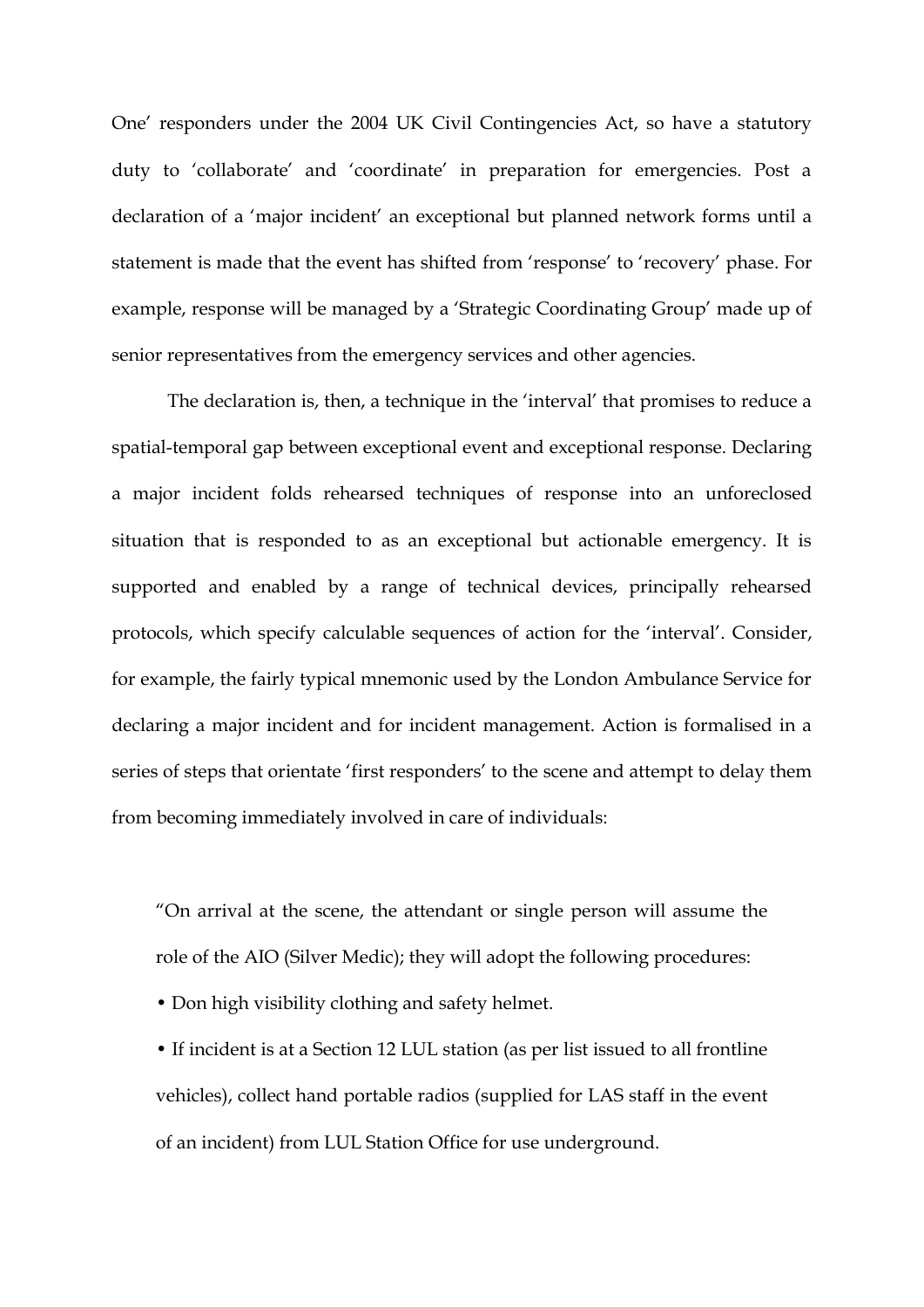• Carry out reconnaissance of the incident site and report back to EOC (see CHALETS/METHANE).

• Declare a 'major incident' based on the criteria in the definition." (London Ambulance Service NHS Trust 'Major Incident Plan')<sup>x</sup>

What this mnemonic and other protocols attempt to ensure is that action in an 'interval' does not itself come to have the qualities of an emergency. There is always a threat that in the midst of the 'interval' as a space-time of emergence rehearsed action will itself take on the mode of eventfulness of emergency. Indeed, the event of 7/7 was sensed aurally and visually as an emerging break with normality that threatened to overwhelm capacities to make sense of what was happening. Consider, for example, the uncertainty in a call to the British Transport Police control room. It was made by the first police officer on the scene at Aldgate around eight minutes before he uttered "I think we have to call it a major incident" $x_i$ :

" ... I'm a DI ... I don't know if you've had anything, we've got ... just sitting in the office ... a huge big bang. We're just down at the platforms having a look at the moment. I'm not quite sure what's happened. Possibly a train-related incident. There don't appear to be anybody hurt. I don't know ..."

(Transcript of call to BTP control room - BTP167xii)

#### **Delay and the Promise of Response**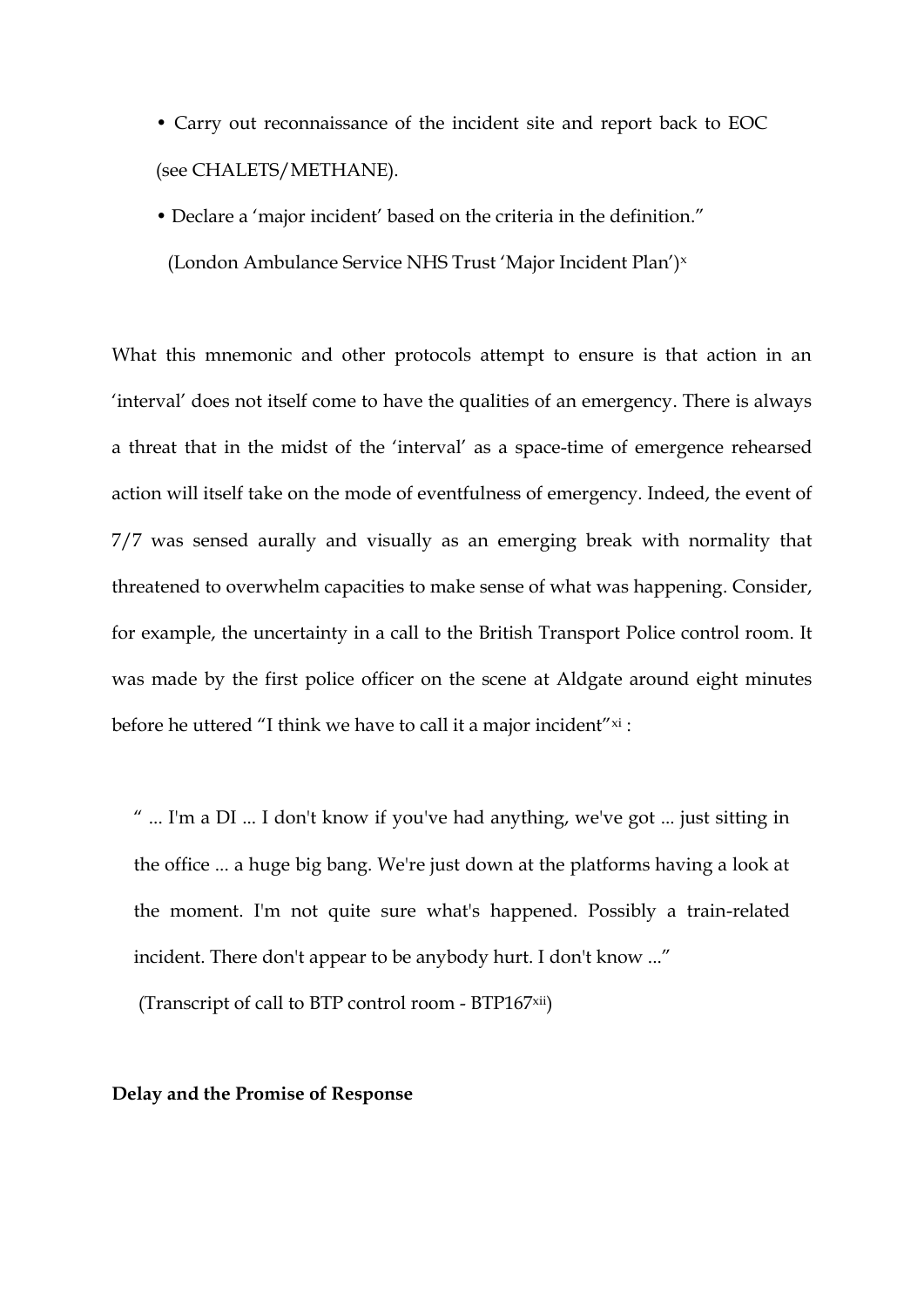Speaking on Day 10 of the 7/7 inquest, the first member of the ambulance service on scene at Aldgate recalls "hostility" and "panic" from Fire and Rescue personnel<sup>xiii</sup>. He was responding by following the aforementioned 'major incident' protocol. After setting up the ambulance as a 'control vehicle' near the entrance to the station, he responded by surveying the scene on the surface. Injured and soot covered people were emerging from below ground. Fire officers at the surface demanded he respond to individual suffering rather than the scene. He recalls:

"… I was met by the fire officers and they wanted me to take patients away in the ambulance and I had to explain my role as the incident officer, that I couldn't touch any patients, all I could do was gather information at that stage. Q. So they didn't seem to understand what your role was, as the first ambulance on the scene?

A. That's correct, but they were very, very anxious, obviously, to get this patient sorted out."

(7/7 Inquest. Day 13, 29.10.2010, p11, lines 17-25)

The encounter between different emergency services exemplifies the tension between the two types of 'interval' that I argue make up the logic of response. Response happens in the 'interval' as space-time of unforeclosed becoming and is expressed in the production of 'intervals' as calculable and actionable space-times. Because of the tension between these two senses of the 'interval' and the constant threat that the first will undo the second, what counts as good response is always in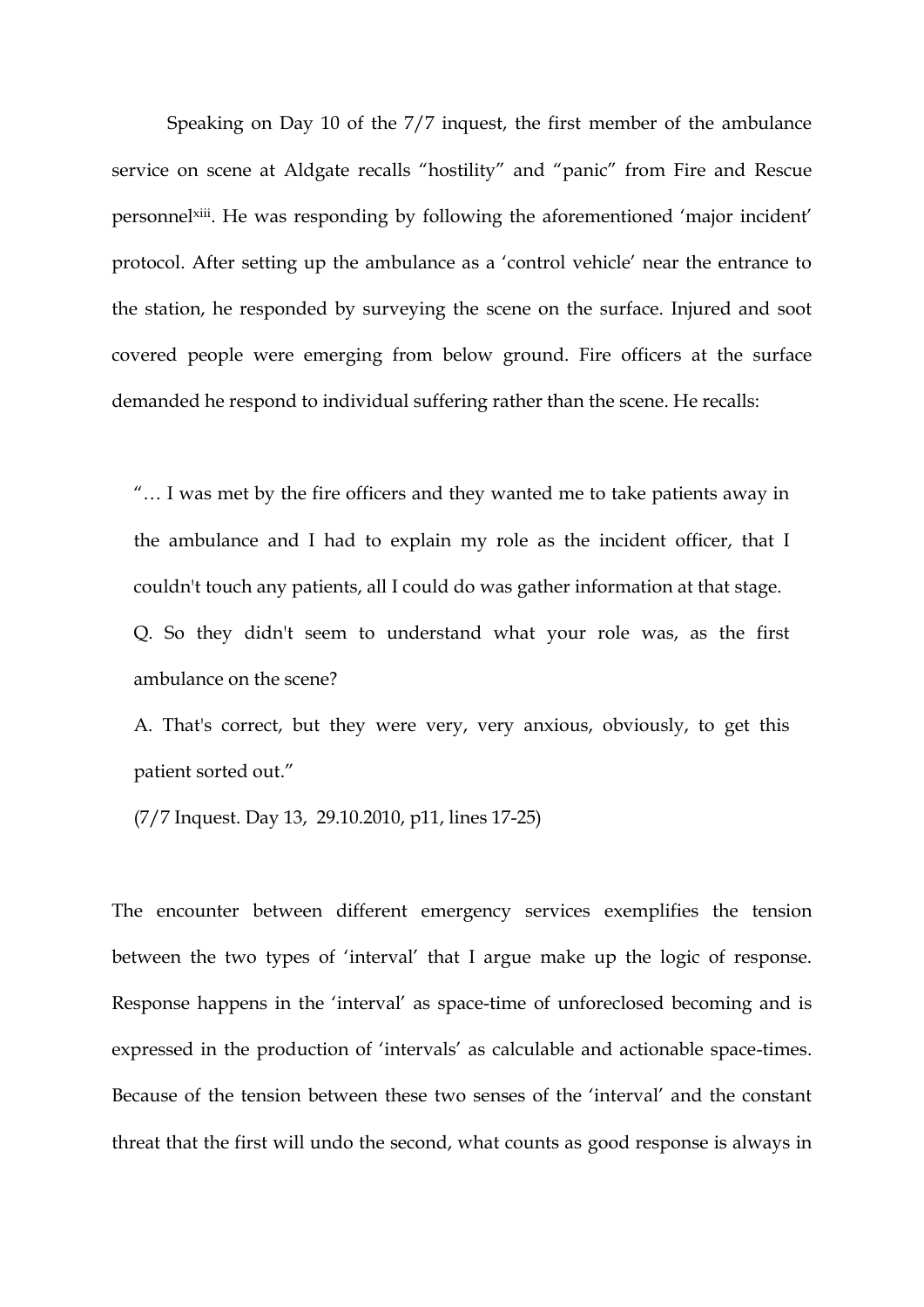question and what has been agreed as proper response may break down. Rather than being treated as an ethical problem of how to relate to suffering, the encounter is treated as a possible source of delay in correct action. The driver estimates "no more than 30 seconds" when asked by the Counsel to the Inquest "how much time did that delay you gathering information about what had happened at the scene?"xiv.

The concern with whether proper response was delayed is an expression of the continued expectation of response outlined in section one: to end a scene or situation of emergency in a manner that protects life and so realises and sustains the fantasy that provided response is right any emergency can be exited. Exiting the emergency involves, in part, returning scenes to normality, minimising disruption extending beyond the site, and ensuring systems continue to function. As such, response is folded into the continuous management of capitalist life as a complex of circulations unpredictably interrupted by temporary scenes of emergency. In the case of 7/7 this involved minimising disruption to London's transport circulations by re-rooting or stopping flows of people and vehicles and, in the case of the underground, reopening stations after a brief complete shutdown of the system<sup>xv</sup>. But it also involved the emergency services protecting people affected at the scenes. Whilst some aspects of response were over-determined by the police search for perpetuators (Edkins 2009), emergency action at the scenes did not simply involve the production of ungrievable 'bare life' (after Agamben 1998). To return to the confrontation between service personnel, both the tending to an individual and the surveying of the whole scene expressed relations of care. Both involved a concern with the alleviation of immediate suffering, albeit in different ways (and the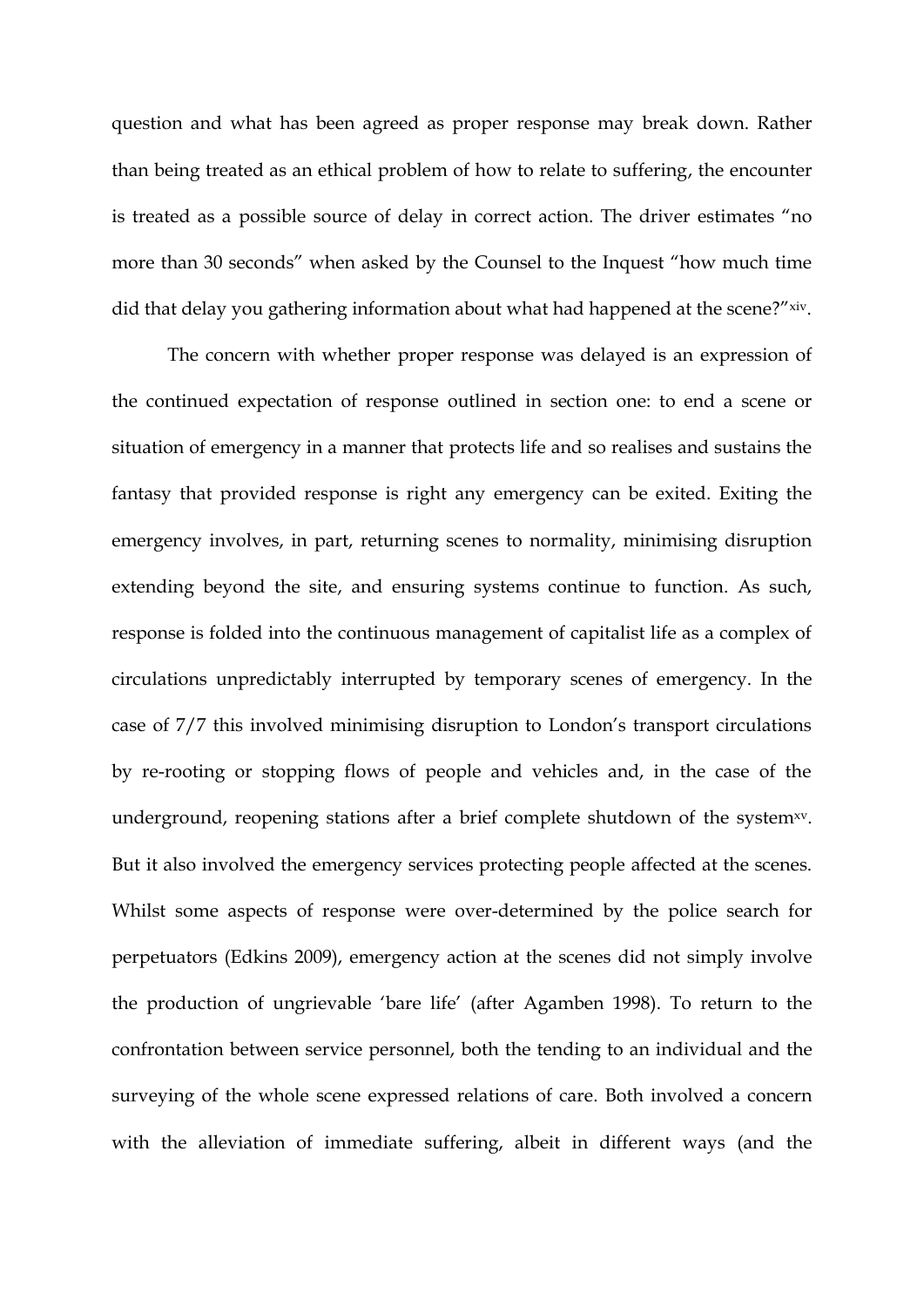testimony by personnel narrates them in terms of care for the injured)<sup>xvi</sup>. Perhaps we can understand them as enactments of a pastoral mode of power orientated to each individual in so far as they may be harmed (after Foucault 2007: 125-130). The relation with life at the scene being inclusion of all alongside a prioritisation of care through triage, rather than a paradoxical relation of 'inclusive-exclusion'. Happening at the intersection between quasi-sovereign and pastoral modes of power, action at the scene involves a form of 'minimal biopolitics' (after Redfield 2013). By which I mean that the emphasis is on survival of all, rather than 'making die' in order to 'foster life' that has characterised the intersection of bio and necropolitics in the 'war on terror' (after Mbembe 2003). However, the disagreement between services is also a disagreement about how to balance the tension between caring for each life with caring for all those affected. The tension was resolved by following the ambulance service's 'major incident' protocol. Embedded in that protocol is a prioritisation of care for the population over any individual: immediate casualty care is delayed so as to try and ensure that sufficient resources can be mobilised to care for all at the scene. As the encounter between personnel from different services illustrates, how to prioritise the affected population without sacrificing any individual life is a recurrent problem that leads to intense scenes of competing ethical demands. Compare this relation with life to the case of Jean Charles de Menezes who was killed by UK anti-terror police as he boarded an underground train at Stockwell station, London on July 22 2005. Animated by the threat of terrorism, the 'mistake' of killing someone unconnected to terrorist activity expressed the bio/necro-political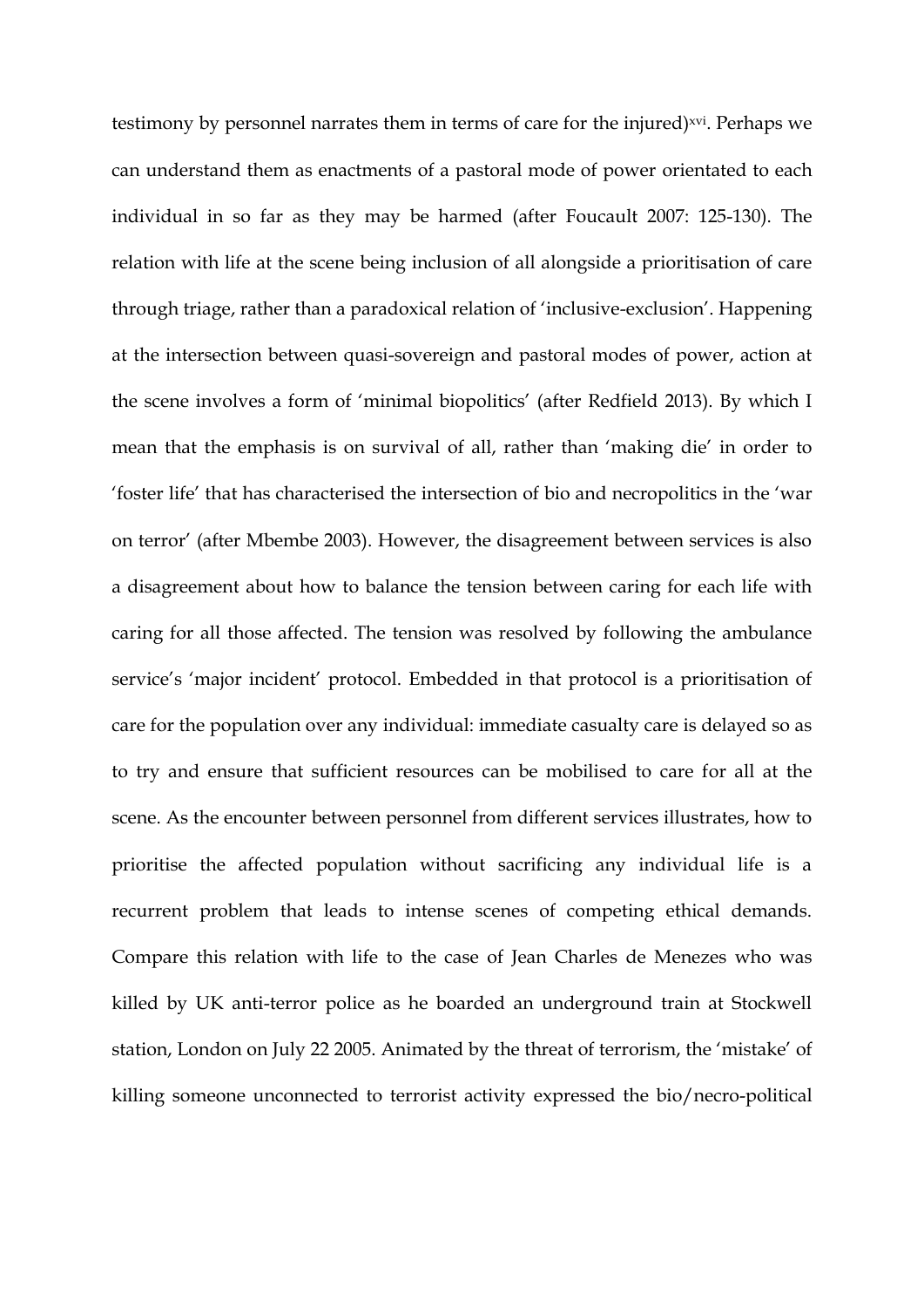imperative that some lives must be killed to protect others (see Vaughen-Williams 2009).

Through the articulation of the logic of response with a 'minimal biopolitics', and notwithstanding the uncertainty of personnel responding to something becoming event, the scene of emergency is characterised by an asymmetric relation between those affected by the event and the state, or that which responds. This does not necessarily reproduce and intensify existing social inequalities, as we have seen in other examples of response. But it does make possible different kinds of abandonment by the protective state (as became articulated with race/class in the event of Hurricane Katrina in the USA (Braun & McCarthy 2005)). In the case of 7/7, the concern amongst some families and loved ones was whether delay in emergency response led to deaths or led to otherwise preventable suffering. The critique was focused on delay in administrating care i.e. a type of abandonment to the event (and it is this critique that the Coroner responds to in identifying risks of future deaths despite no actual deaths being caused by delays in emergency response). This coexisted with a critique that the dead and their loved ones were not treated with dignity by the state. As the event became named and governed as a terrorist attack dead bodies were treated as evidence by the police in their search for perpetuators. The resulting delays in allowing loved ones to see their dead relatives resulted in the formation of a political demand that people be treated with dignity and a critique of the reduction of life in Disaster Victim Identification processes (Edkins 2009).

The 7/7 Inquest focused primarily on delay in casualty care. It enacted the hope of response - that any event can be ended by inhabiting the 'interval' - by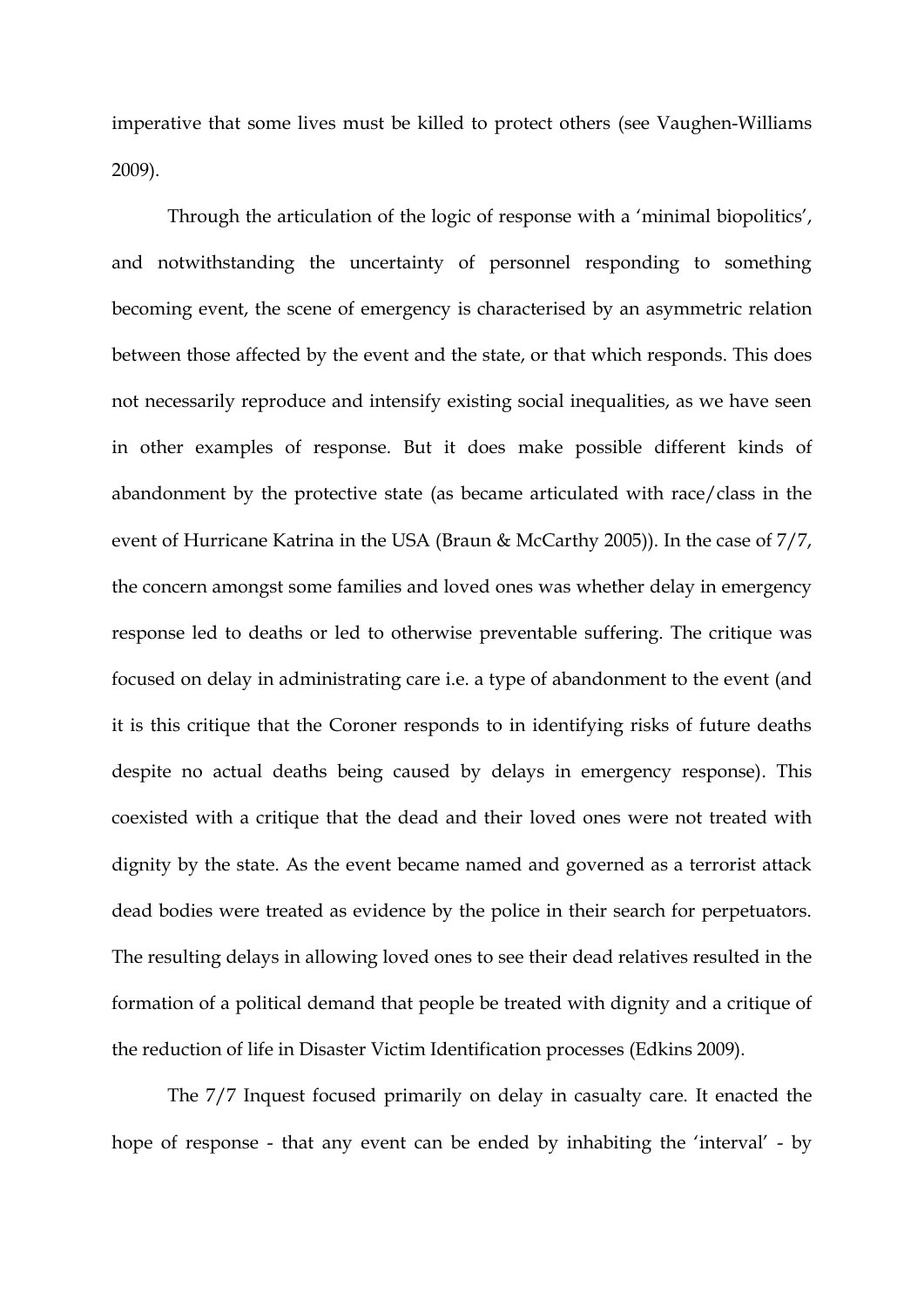treating response as a technical problem of how to optimise a network. At the same time, this turns questions about the prioritisation and treatment of life in scenes of emergency into logistical issues (see Cowen (2014) on the antipolitical effects of the emphasis on technicity in the military art and business science of logistics). This is not unique to UK emergency response as expressed in the 7/7 inquest. The constitutive, irreducible, uncertainty of emergencies is made manageable through the identification of gaps internal to response that generate unreasonable delays. For example, international response by the WHO (World Health Organisation) to the most recent Western African Ebola outbreak was widely condemned as "slow and feeble" (Lakoff 2014). Condemnation centred on a range of gaps, principally between the WHO being notified of an outbreak and it declaring an official emergency. Likewise with the floods that followed UK winter storms of 2013-14, criticism of response focused, in part, on delays in ordinary emergency assistance to affected areas, including the provision of sufficient sandbags despite flood warnings. In this process of identifying gaps, questions of how to respond to life in peril become solvable logistical challenges of how networks come together to end 'intervals'.

Let's return to the inquest for one example of how the ethical challenge of acting in an 'interval' is translated into a logistical problem of actionable gaps. The sense/impression of the exceptionality of 7/7 means that what is problematised in the final Inquest report is not delay per se - delay is inevitable. Rather, through a genre of the event that combines a linear timeline with an attempt to recreate decisions in a past emergent present, aspects of past response are evaluated for whether they pose a risk that in the future the state will be delayed. The delayed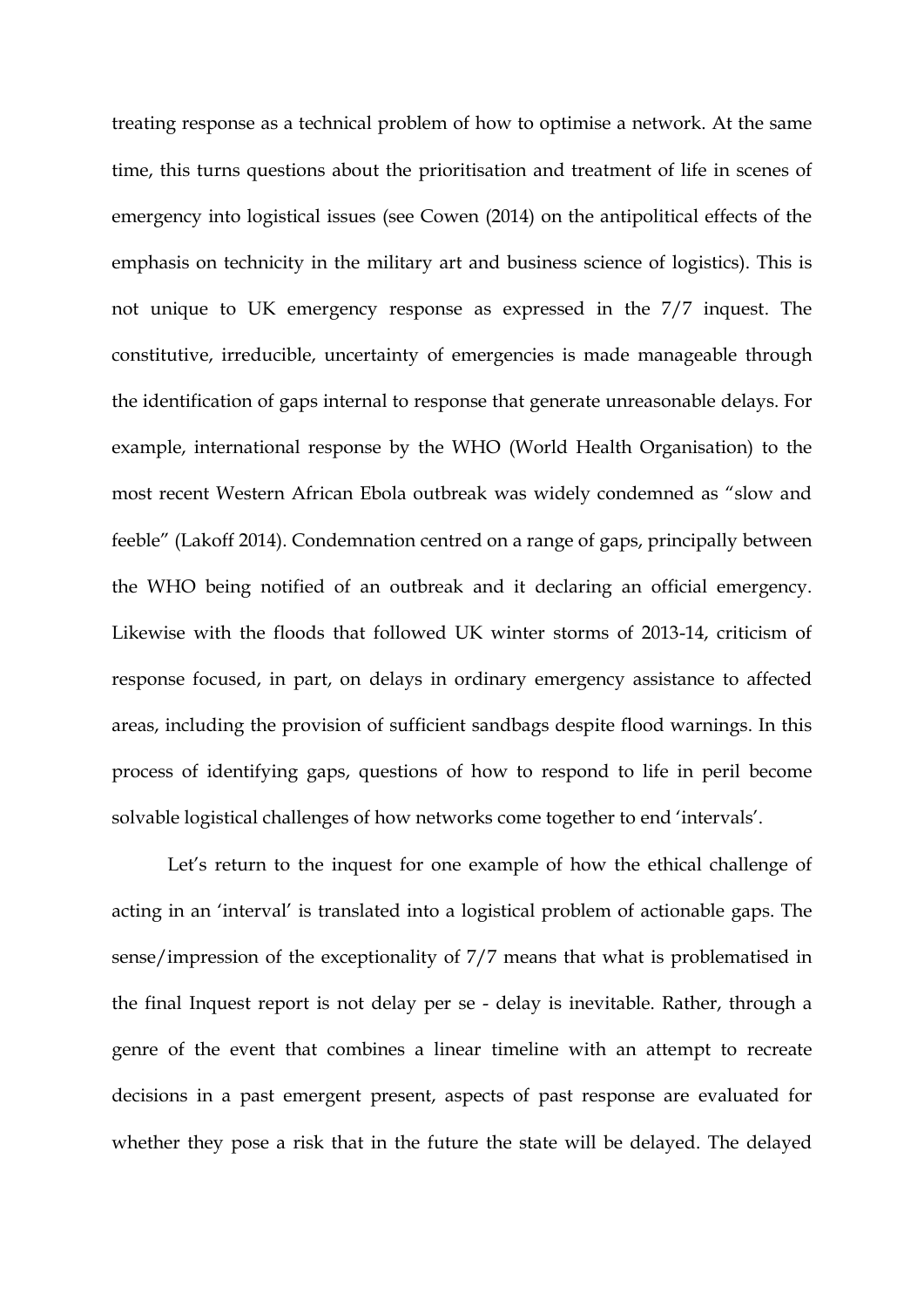state is enacted in the Inquest as a mundane state whose assumed benevolent desire to care for each individual life is frustrated by mundane logistical problems. Recommendation 4 returns us to the key technique of declaring a major incident. A scene of emergency is both the focal point for multiple networks of activation and mobilisation and a site for the coming together of multiple agencies. Delay can be introduced by poor communication at and between scenes. Therefore:

"I [the coroner] recommend that TfL [Transport for London] and the London Resilience Team review the protocols by which TfL (i) is alerted to major incidents declared by the emergency services that affect the underground network, and (ii) informs the emergency services of an emergency on its own network (including the issuing of a 'Code Amber' or a 'Code Red', or the ordering of an evacuation)." (Coroner's Inquest into the London Bombings of 7 July 2005, 41)xvii

The recommendation is one example of attempts to de-exceptionalise action in an emergency by making response a logistical matter organised through protocols. By which I mean that emphasis is placed on managing response as a set of fragile networks and lines of movement designed to converge at temporary scenes. Response becomes logistical not only when speed is valorised, but when the promise of ending events is invested in the optimisation of networks (through, for example, techniques such as 'interoperability' or collaboration and coordination). The becoming logistical of emergency action is achieved through protocols such as those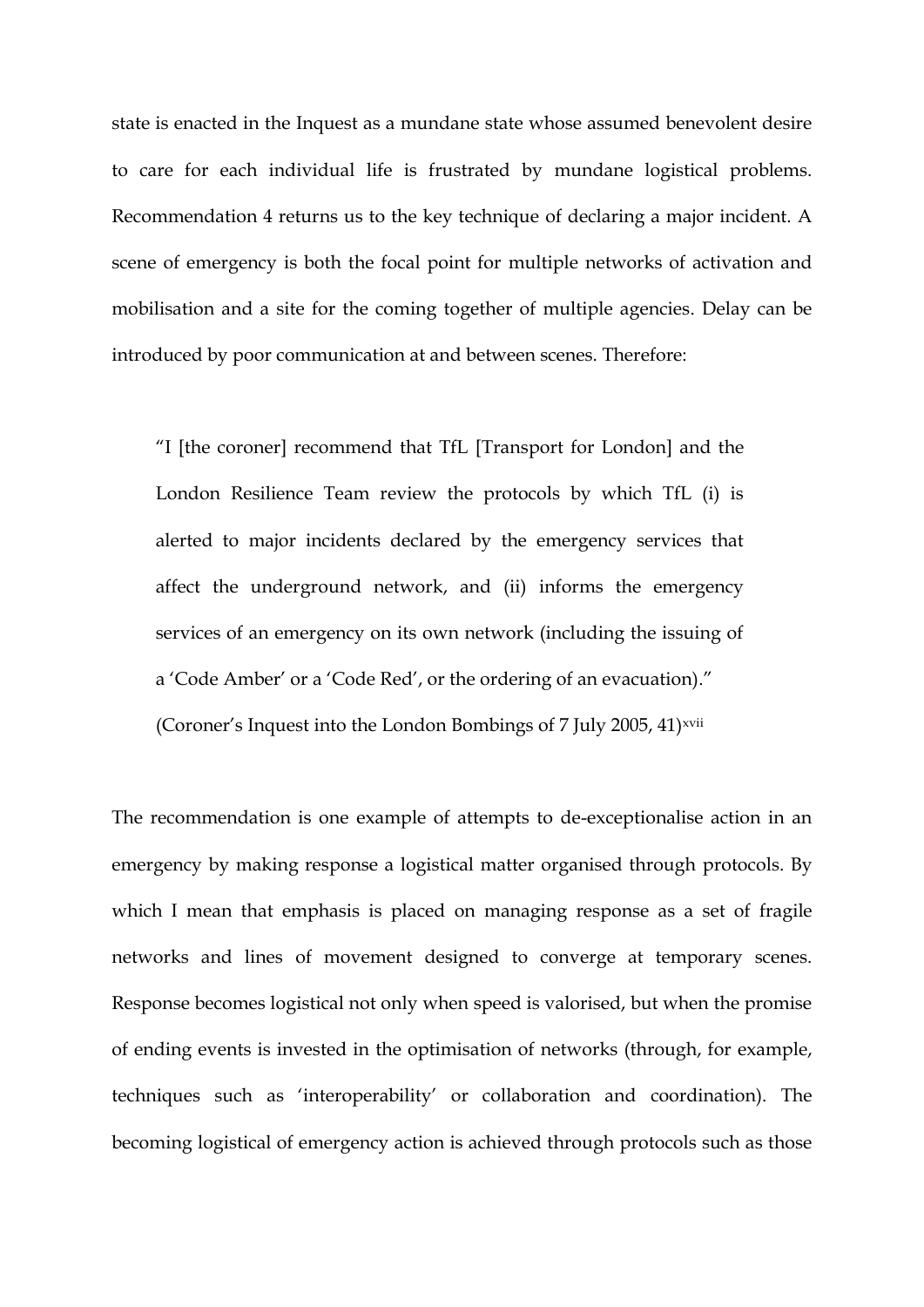for informing other services of a declaration of a 'major incident'. Protocols fold prerehearsed sequences of action into the 'interval' of an emergency with the aim of making response immune to the disordering forces of (quasi/non) events. For example, a wide range of protocols now specify action for 'major incidents': for the setting up of exceptional functions, such as temporary mortuaries or rest centres; for inter-agency communication; for detection and diagnosis, and so on. Protocols may be understood, then, as the latest iteration of the attempt to establish forms of emergency action that do not have the mode of eventfulness of emergency. As such, protocols connect the 'interval' of response to articulations of an accompanying logic – preparedness (see Aradau 2010; Lakoff & Collier 2008; Anderson & Adey 2012). Their relation with events is different but complementary. Response happens in the discontinuous 'interval' of emergence as events happen, whereas preparedness happens in the 'future anterior' (Aradau 2010) of preparation in a non-evental present. The concern of response is with ending a scene or situation that is already happening in an emergent present. Preparedness is orientated towards readiness in the present for a range of possible futures. Exercises, training, and other techniques of preparedness stage future events to prepare for the next emergent present of an emergency. In this sense, preparedness is one means of keeping the fragile hope of response alive by de-exceptionalising response to exceptional events.

For an example of protocol as a logistical technique that establishes a rule for the exceptional, consider the London Ambulance Service's revision to their 'major incident protocol' in response to one of the Inquest's recommendations. The protocol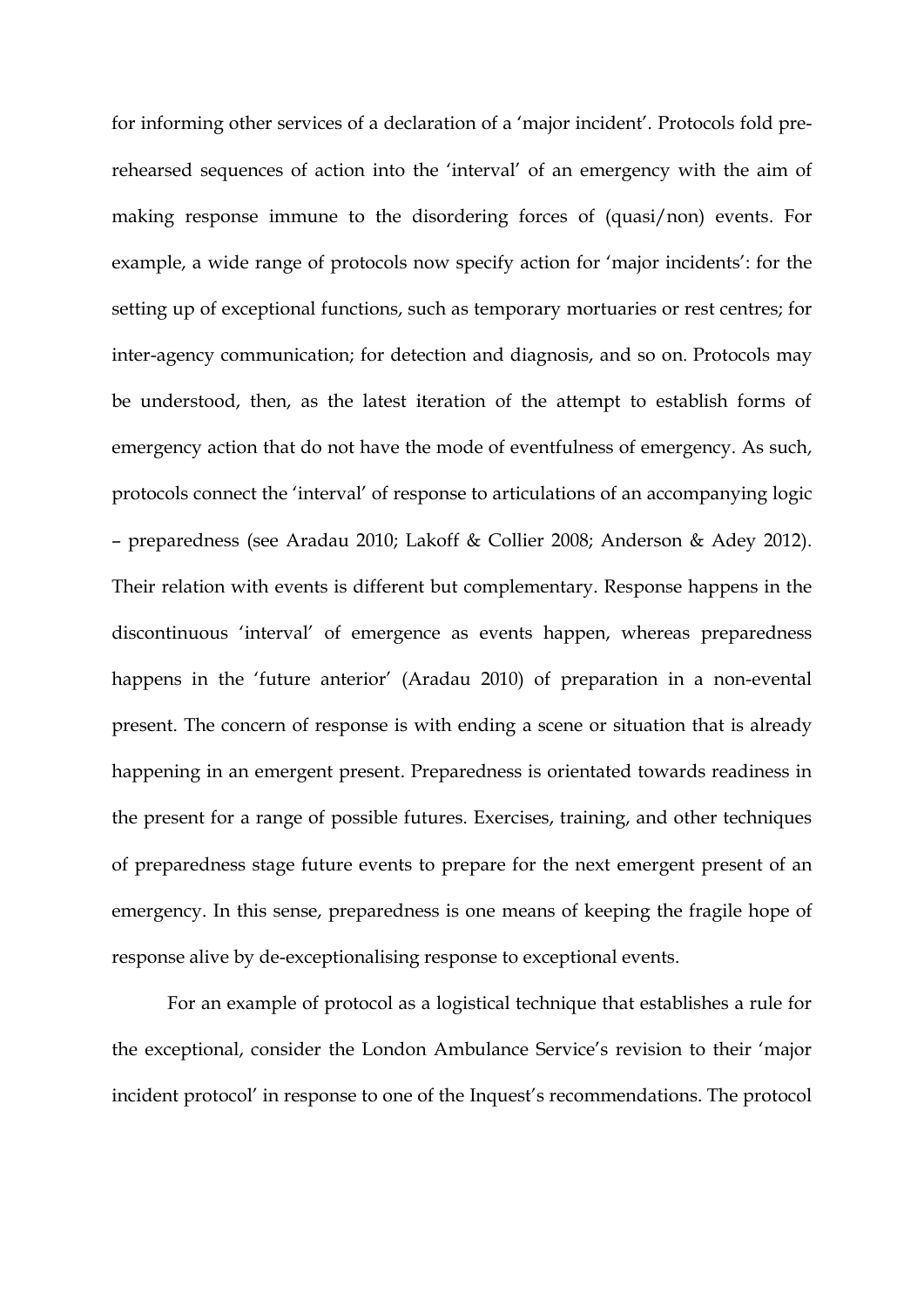attempts to reduce the delay between declaration and mobilisation by specifying what should move to the scene of a 'declared major incident':

"The pre-determined attendance for a declared major incident consists of 20 ambulances, 10 officers, all available ESVs, an ECV, a command unit with FCT, and a doctor. Ambulance liaison officers and hospital liaison officers should also be deployed to the appropriate hospitals."

(London Ambulance Service NHS Trust 'Major Incident Plan') xviii

Here a gap between declaration and mobilisation is made actionable through a process of normation around what constitutes a 'major incident'. The solution to the problem of delay is, in part, to specify what should move and arrive at a scene. Mobilisation is made automatic and what should be at a scene is standardised. The promise of establishing protocols for response is that there are always rules, even whilst it is acknowledged that actual response will always exceed protocols. Protocols promise to ensure the spatial form and relations of an exceptional network as it meets the affective and material forces of something becoming emergency. Standardisation as a solution to the problem of delay exemplifies the hope that expresses and incarnates the logic of response - that there are no real exceptions and that the 'interval' of emergence can be inhabited so as to end an emergency.

#### **Conclusion: Emergency politics**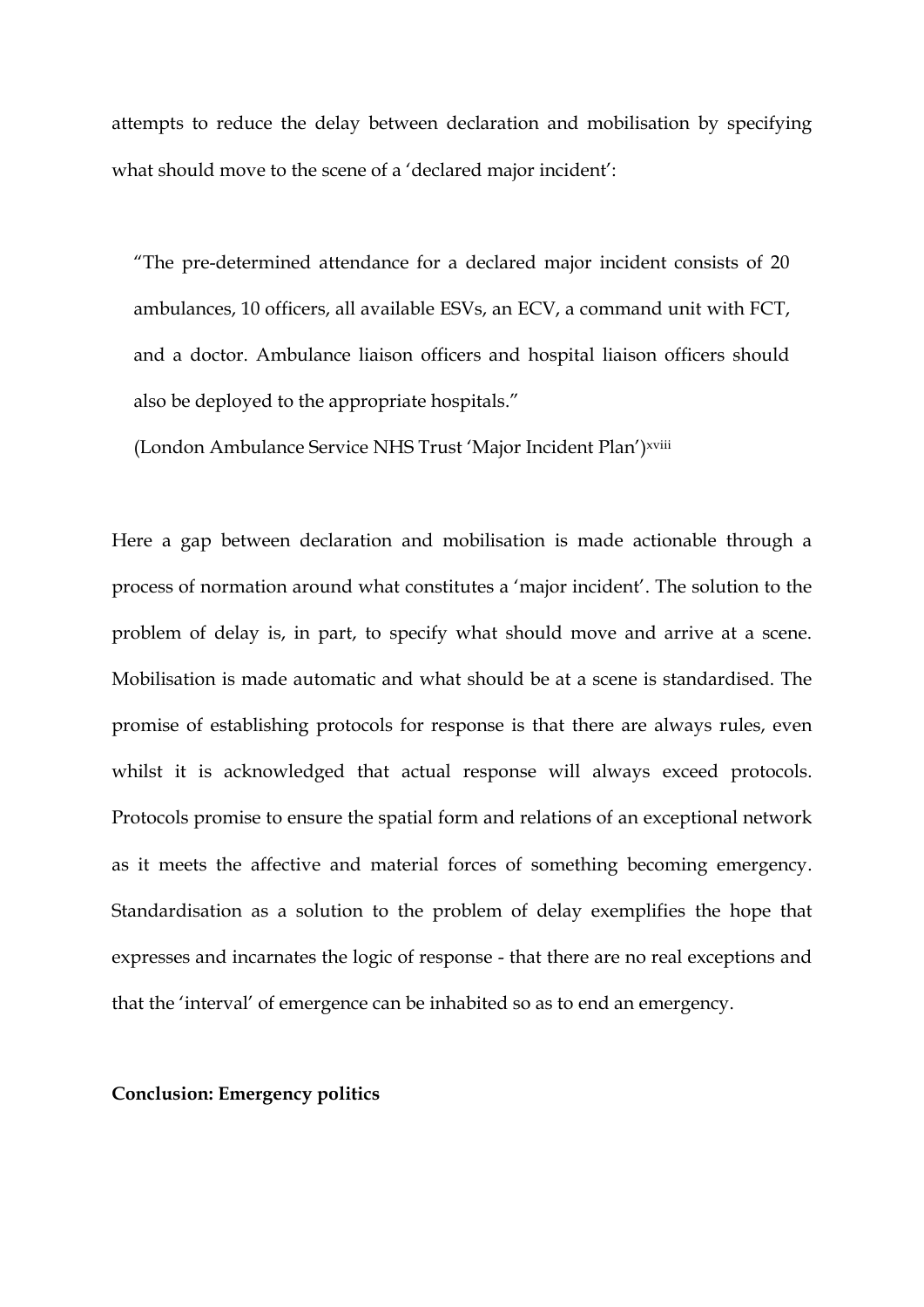Through the case of 7/7, I have argued that response is a logic based on the tension between the 'interval' as a space-time of becoming and the 'interval' as an actionable, emergent space-time for proper forms of action. Because I have extracted a general logic from a singular case, this is a contingent claim that is intended to be an initial formulation that is open to revision. When expressed through some apparatuses, including 'UK Civil Contingencies', this tension is translated into a logistical problem of the 'gaps' in the networks that compose the emergency state. It is in the context of this particular way of governing emergencies - of deexceptionalising the exception by making response logistical - that we can understand the UK state's concern with delay. Delay becomes a political problem once response, first, becomes necessary for the continuation of circulations and interdependencies and, second, becomes an occasion for the (re)enactment of the fantasy of the protective state. This means that the concern with delay has a twofold political status. On the one hand, the accusation of delay reflects anxiety about the fragility of government in the face of (quasi/non) events becoming emergencies. On the other, the emphasis on reducing or avoiding delay is one means of reproducing the promise of the becoming logistical of state response: that any emergency can be exited. What the concern with delay does is close down concern with how life is related to in a 'minimal biopolitics' based on survival. Questions of the politics of life in emergency become logistical challenges of how to optimise networks. What is occluded in this process is that response can be an occasion for the intensification of power formations, including those surrounding (quasi)sovereignty. Nevertheless, this articulation of logic and apparatus does not involve the relations of 'letting die'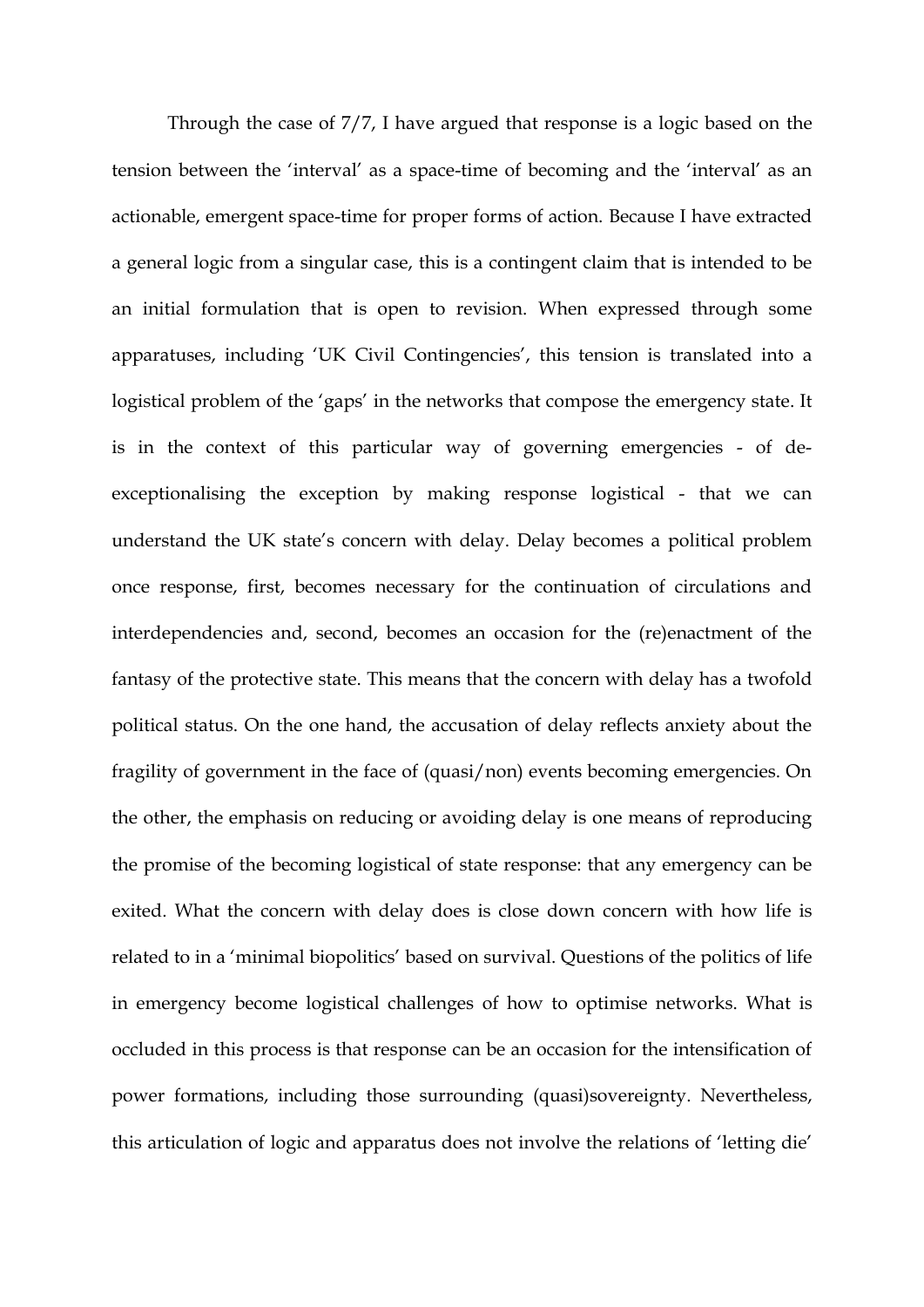or 'making die' that characterise other formations. It is based on the presumption that delay should be ended or avoided because all of life in a scene of emergency should survive, without exception. In a scene of emergency, what is antithetical to life is the event itself. Of course, as the case of Jean Charles de Menezes shows, this articulation of response is partially connected to police apparatuses based on 'making die' some people and groups in order to protect others.

In the midst of claims that the 'state of exception' has become the rule, this paper has offered a conceptual vocabulary for understanding how emergencies are governed that aims to interrupt a-priori diagnoses of the politics of emergency. So, a politics of emergency does not always involve exposing the becoming normal of exceptional measures and, in response, attempting to de-exceptionalise emergency action (through, for example, recourse to legality or deliberative procedures). Instead, I advocate an agnostic stance to the political consequences and effects of the government of emergency, but only *before* analysis of how government happens. The politics of emergency are always specific to the relation between one or more logic (here 'response') and one or more apparatus (here 'UK Civil Contingencies') and in the context of the material and affective force of particular events. This leads to five research questions for understanding how the government of emergency happens. First, how do (quasi/non) events become governable and felt as issuing particular kinds of political demands through emergency or other 'modes of eventfulness'? Second, how are space-times of government (in)action opened up and action legitimised through specific logics? Third, how do apparatuses enact, intensify or disrupt existing power formations? Fourth, how do logics and apparatus incorporate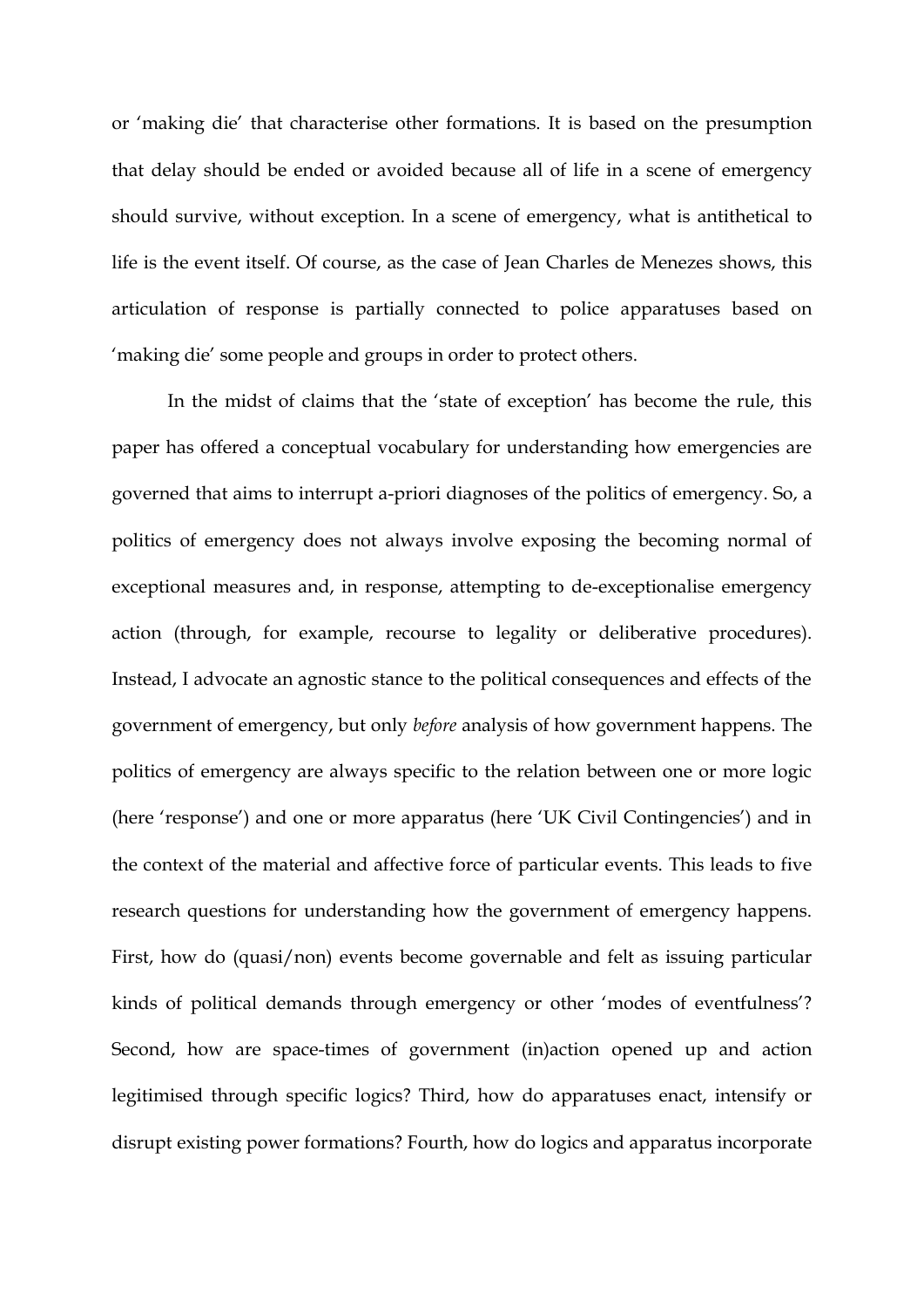and express particular relations with life? Fifth, and extending beyond the concern with government in this paper, what alternative models of emergency politics might be found in the encounters that make up scenes of emergency? The government of emergency happens, then, through complex ensembles that do not necessarily involve a becoming general of the extra-legal or exceptional. In the UK, the government of emergency happens through protocols and other unexceptional techniques that materialise the hope that any emergency can be exited; and it happens in relation to events that threaten to disappoint that always fragile hope.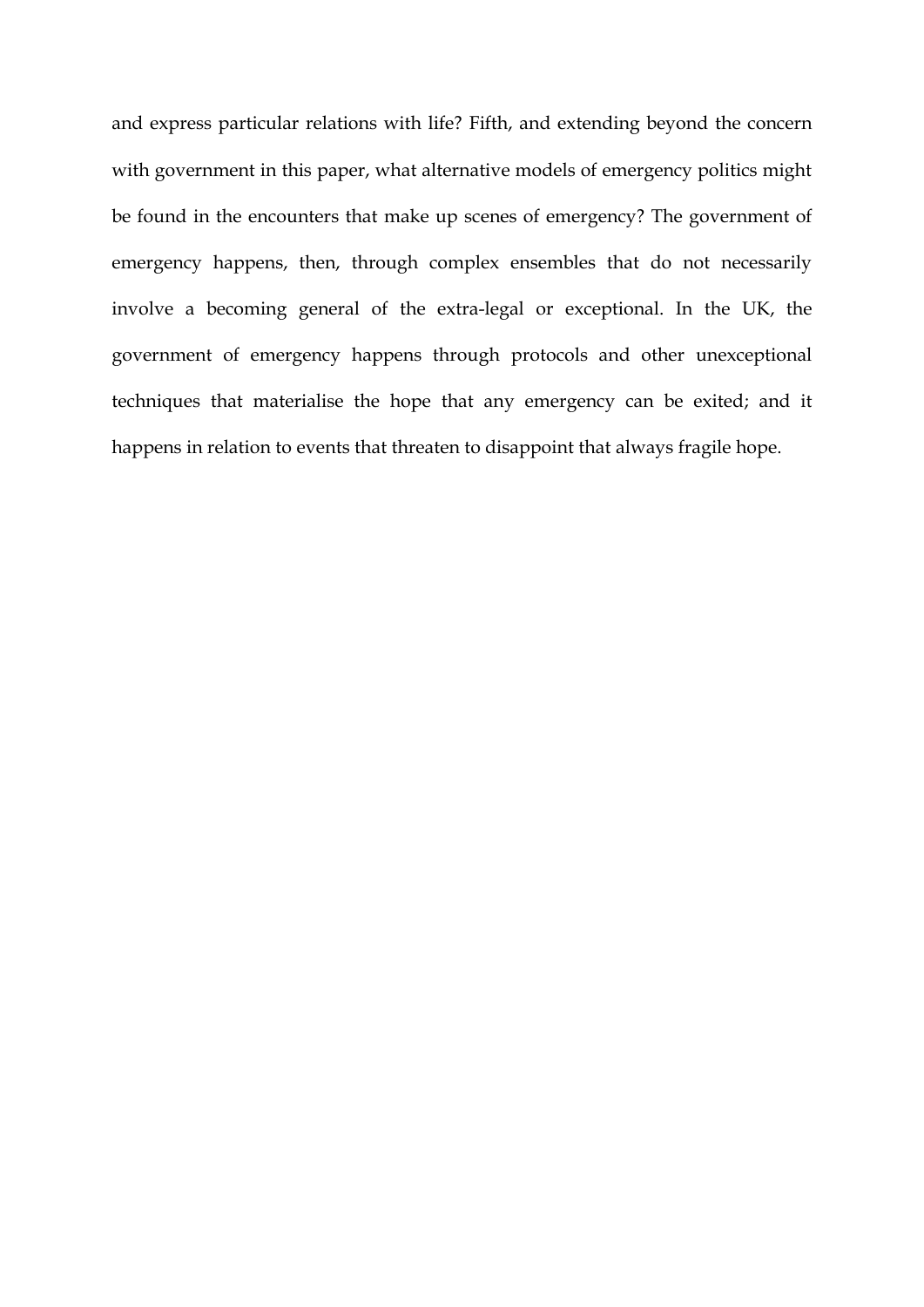<sup>i</sup> Available at:

1

http://webarchive.nationalarchives.gov.uk/20120216072438/http://7julyinquests.i ndependent.gov.uk/docs/orders/rule43-report.pdf (last consulted 10.06.14)

ii The paper draws on publically available empirical material – including testimonies and documentation - from the 7/7 inquest gathered as part of a genealogy of the UK emergency state, funded by the Leverhulme Trust.

iii Blair, T (2005) 'We will hold true to the British way of life', Statement to the press association. 7 July 2005. Available at: www.guardian.co.uk/print/0,,5233964- 111274,00.html (last accessed 10 November 2013)

iv Full day 7 July Inquest Main Hearing 20th October 2010.

<sup>v</sup> A state of emergency was declared 12 times under the 1926 Emergency Powers Act (updated 1964, repealed 2004), last on 12.11.1973.

vi Available at:

http://www.leslp.gov.uk/docs/major\_incident\_procedure\_manual\_8th\_ed.pdf (last consulted 10.06.14)

vii The fire brigade declare a major incident at approximately 09.05, British transport Police at 09.06, London Ambulance Service at 09.24. Major incidents are declared at the other sites. For example, at Edgware Road major incidents are declared by the ambulance service (09.29), police (09.32), fire and rescue service (09.34). Times are based on the 7/7 Inquest report.

viii Details from testimony of Day 13 full day 7 July Inquest Main Hearing 29.10.2010 ix 'Charlie Hebdo' refers to events that happened between January 7<sup>th</sup> and January 9<sup>th</sup> in Paris, principally an attack on the offices of the magazine Charlie Hebdo in which 8 journalists, 1 caretaker, 1 visitor and 2 police officers were killed.

<sup>x</sup> London Ambulance Service NHS Trust (2007) 'Major Incident Plan' Emergency Preparedness Unit: London.

xi Full day 7 July Inquest Main Hearing 20th October 2010

xii Archived at

http://webarchive.nationalarchives.gov.uk/20120216072438/http://7julyinquests.i ndependent.gov.uk/evidence/index.htm (last accessed 10.06.14)

xiii 7/7 Inquest. Day 13, 29.10.2010, page 12, lines 12, 13 respectively.

xiv 7/7 Inquest. Day 13, 29.10.2010, page 12, line 19. Questions by Counsel to the Inquest.

xv The London underground was shutdown at 9.59. Bus services were suspended across central London at 11.08. Timings from 7 July Inquest.

xvi See testimony by ambulance and fire and rescue service personnel involved in the incident at 7/7 Inquest (Day 13, 29.10.2010).

xviiAvailable at:

http://webarchive.nationalarchives.gov.uk/20120216072438/http://7julyinquests.i ndependent.gov.uk/docs/orders/rule43-report.pdf (last consulted 10.06.14) xviii London Ambulance Service NHS Trust (2007) 'Major Incident Plan' Emergency Preparedness Unit: London.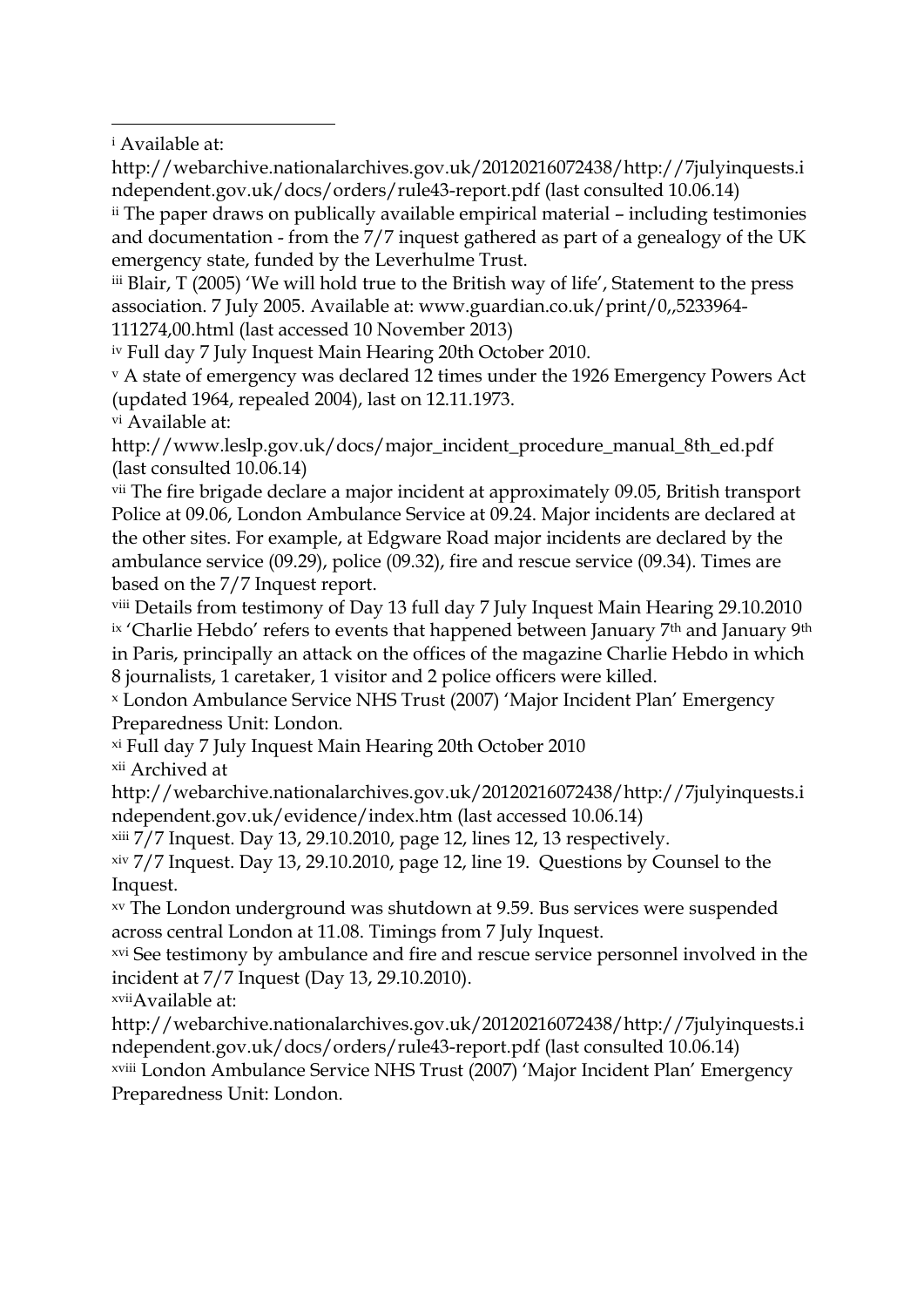### **References**

1

**Agamben G** 1998 *Homo Sacer: Sovereign Power and Bare Life.* Stanford University Press, Stanford, CA

**Agamben G** 2005 *State of Exception* Stanford University Press, Stanford CA

**Amoore L** 2014 *The politics of possibility: Risk and security beyond probability.* Duke University Press, London

**Anderson, B. and Adey P** 2012 Governing events and life: 'Emergency' in UK civil contingencies *Political Geography* 31 24-33

**Aradau C** 2010 The myth of preparedness *Radical Philosophy* 161 2-7

**Aradau C and Van Munster R** 2011 *Politics of catastrophe: Genealogies of the unknown*  Routledge, London

**Berlant L** 2010 *Cruel optimism* Duke University Press, London

**Bingham N and Hinchliffe S** 2008 Mapping the multiplicities of biosecurity in: **Lakoff A and Collier S** eds. *Biosecurity Interventions: global health and security in question* Columbia University Press, New York 173–193.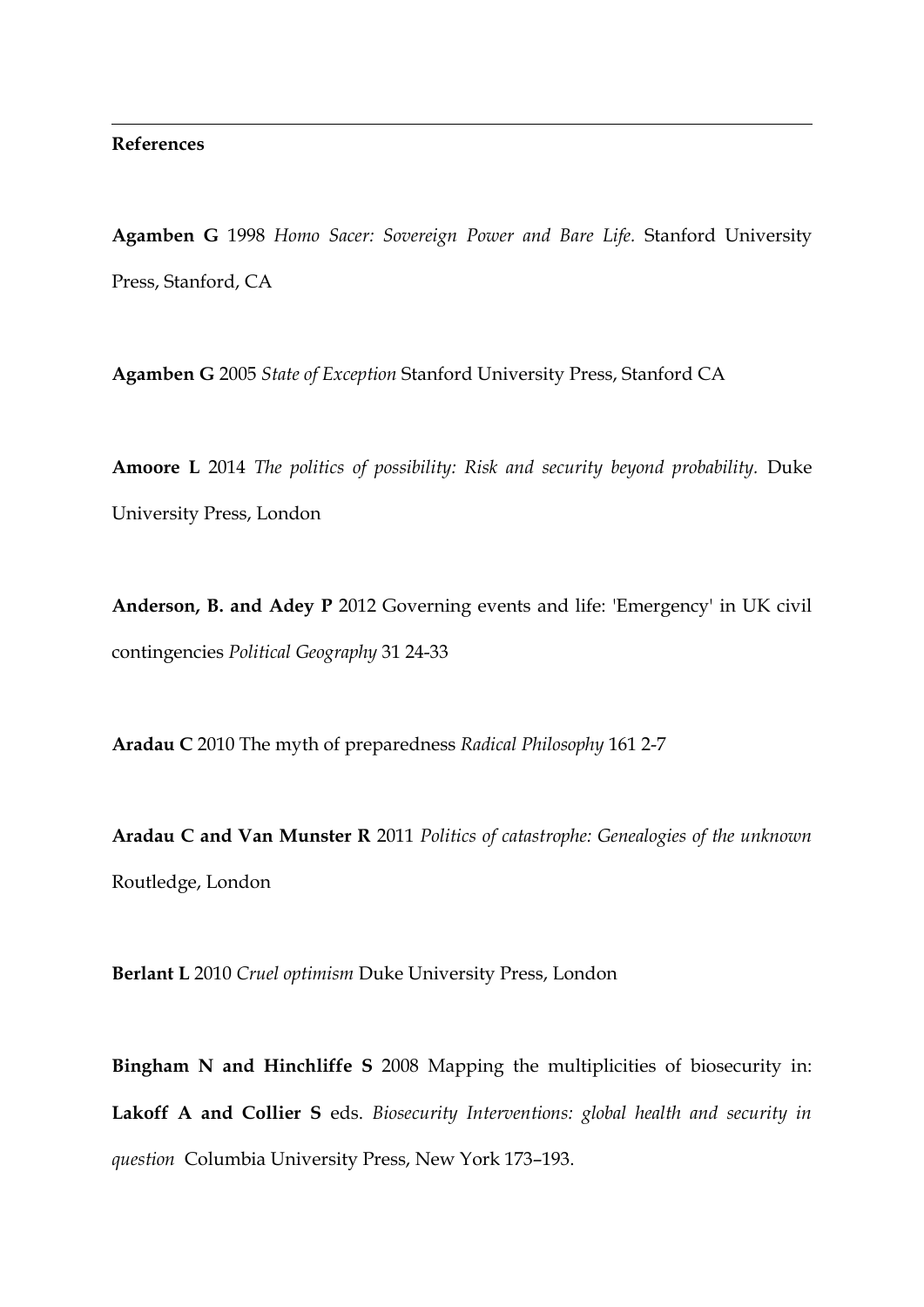**Braun B** 2014 A new urban dispositif? Governing life in an age of climate change *Environment and Planning D: Society and Space* 32 1 49 – 64

1

**Braun B and McCarthy J** 2005 Hurricane Katrina and abandoned being *Environment and Planning D: Society and Space* 23 802-809

**Calder Williams E** 2011 *Combined and uneven apocalypse*. Zero Books, Winchester

**Closs-Stephens A and Vaughan-Williams N** 2009 Introduction: London, time, terror In **Closs-Stephens A and Vaughan-Williams N** eds *Terrorism and the politics of response* Routledge, London, 1-16

**Cooter R and Luckin B** (eds) 1997 *Accidents in history: Injuries, fatalities and social relations* Rodopi, Amsterdam

**Cowan D** 2014 *The deadly life of logistics* University of Minnesota Press, Minnesota

**Crary J** 2014 *24/7: Late capitalism and the ends of sleep* Verso, London

**Dillon M** (2007) Governing terror: the state of emergency of biopolitical emergence. *International Political Sociology*: 1, 7-28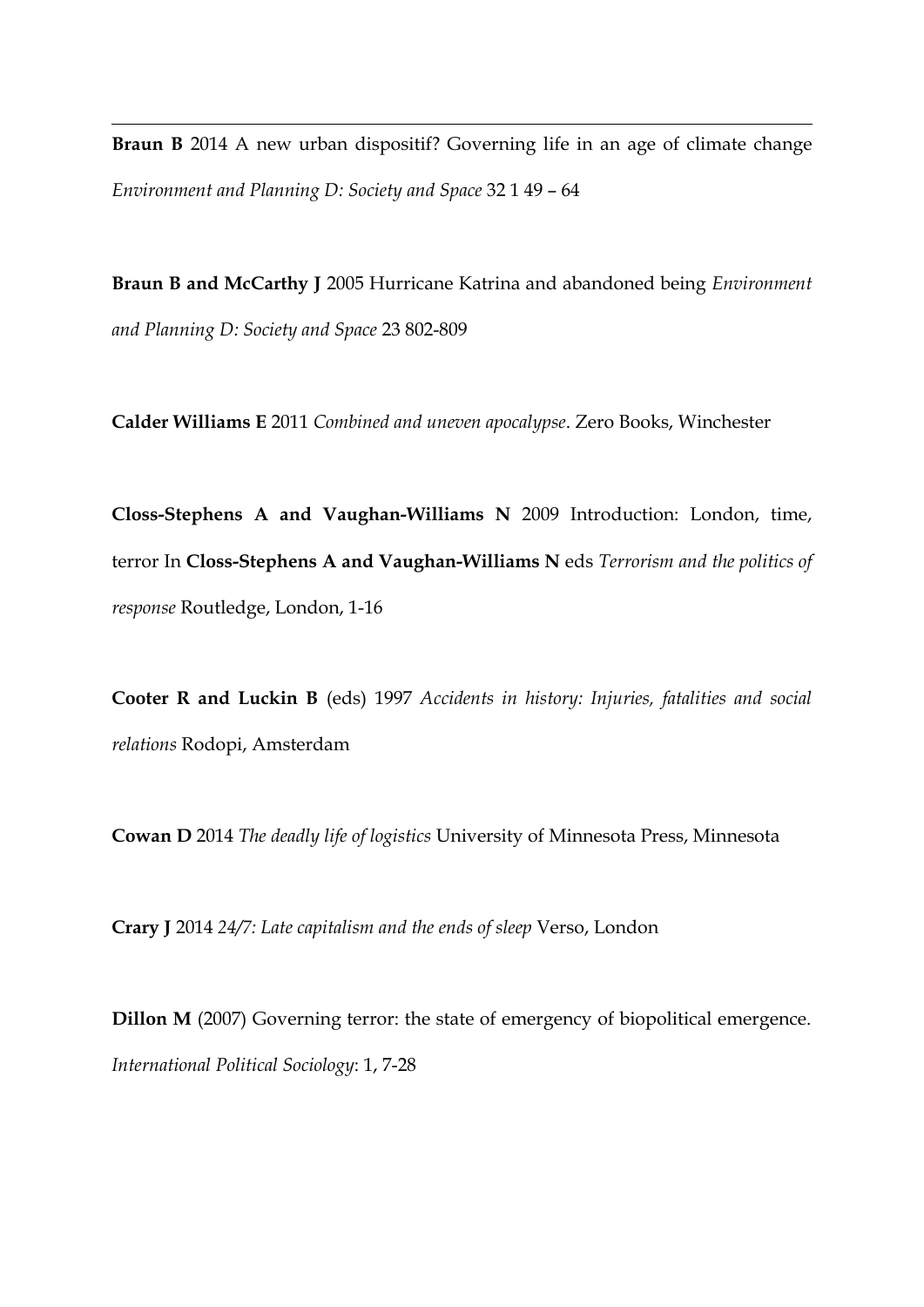**De Goede M** 2014 Preemption contested: Suspect spaces and preventability in the July 7 inquest *Political Geography* 39 48-57

**De Goede M, Simon, S. Hoijtink, M** 2014 Performing preemption *Security Dialogue* 45, 5 411-422

**Deleuze G** 1988 *Foucault* Athlone, London

1

**Edkins J** 2009 Biopolitics, communication and global governance: London, July 2005 In **Closs-Stephens A and Vaughan-Williams N** eds *Terrorism and the politics of response* Routledge, London 19-43

**Fassin D** 2010 *Enforcing order: An ethnography of urban policing* Polity Press, London

**Fassin D** 2011 *Humanitarian reason: A moral history of the present times* University of California Press, Berkeley

**Fassin D and Pandolfi M** 2010 Introduction: Military and humanitarian government in the age of intervention in **Fassin D and Pandolfi M** Contemporary states of emergency Zone Books, New York 9-28

**Fearnley L** 2008 Signals come and go: Syndromic surveillance and styles of biosecurity *Environment and Planning A* 40 1615-1632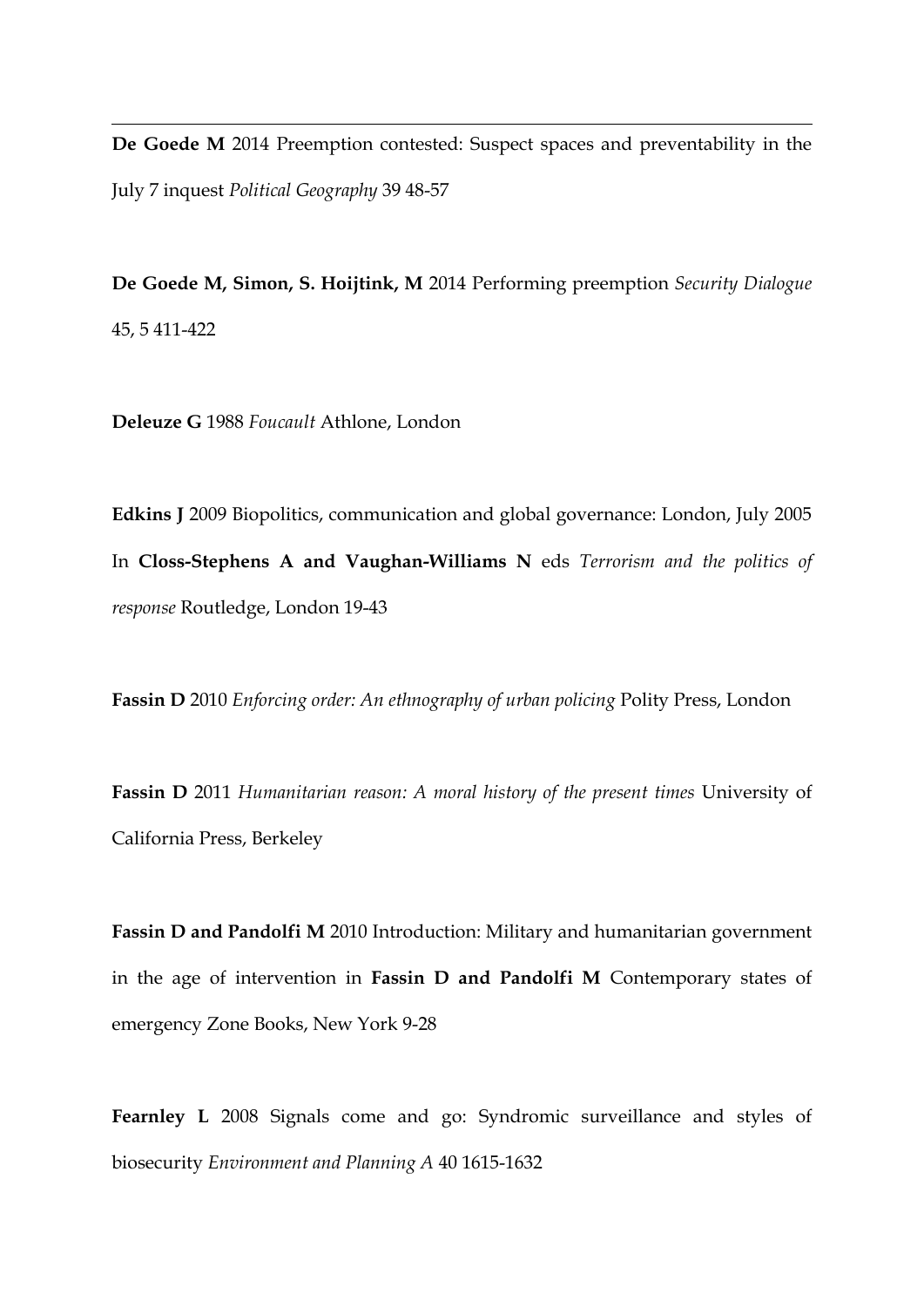**Foucault M** 1980 The confession of the flesh in **Gordon C** ed *Power/Knowledge: Selected interviews and other writings* The Harvester Press, London 194–228

1

**Foucault M** 2007 *Security, territory, population. Lectures at the Collège de France, 1977– 1978.* Palgrave, London

**Grove K** 2013 From emergency management to managing emergence: A genealogy of Jamaican disaster management *Annals of the Association of American Geographers*  103 570-588

**Grusin R** 2010 *Premediation: Affect and mediality after 9/11* Palgrave, London

**Jameson F** 1991 *Postmodernism, or the cultural logic of late capitalism* Duke University Press, London

**Kember S and Zylinska J** 2012 *Life after new media: Mediation as a vital process* MIT Press, Cambridge, Massachusetts

**Lakoff A** 2014 Two states of emergency: Ebola 2014 *Limn,* 5 http://limn.it/twostates-of-emergency-ebola-2014/

**Lakoff A and Collier S** 2008 Distributed preparedness: the spatial logic of domestic security in the United States *Environment and Planning D: Society and Space* 26 1 7 – 28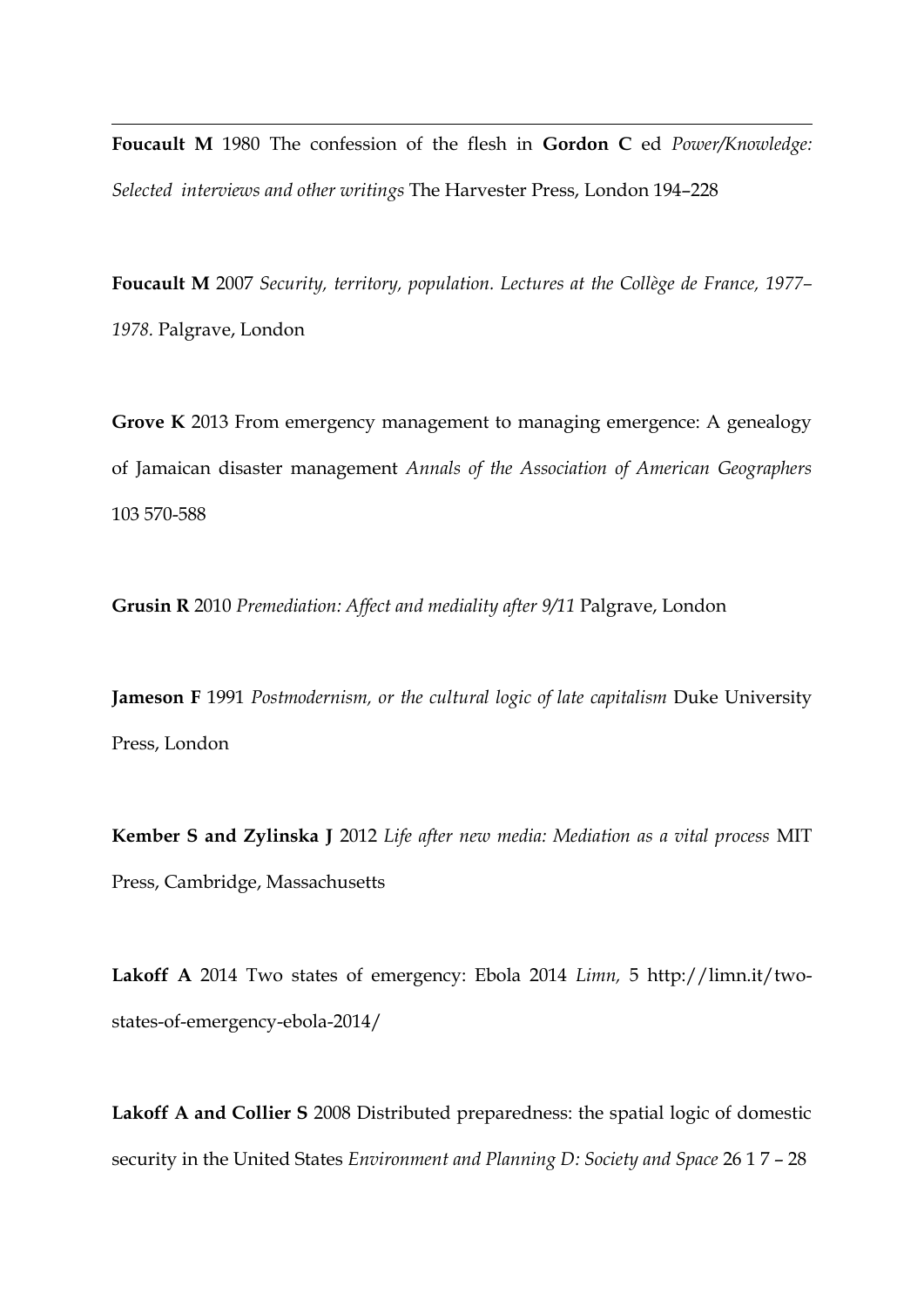**London Assembly** 2006 *Report of the 7 July review committee* Greater London Authority, London

**Lorey I** 2015 *State of insecurity. Government of the precarious* Verso, London

**Martin R** 2007 *An empire of indifference. American war and the financial logic of risk management* Duke University Press, London

**Massumi B** 2009 National enterprise emergency: Steps to an ecology of powers *Theory, Culture and Society* 26 153-185

**Mbembe A** 2003 Necropolitics *Public Culture* 15 1 11-40

1

**Mol A** 2008 *The logic of care: Heath and the problem of patient choice* Routledge, London

**Peck J** 2012 Austerity urbanism *City* 16 6 626-655

**Poppendieck J** 1998 *Sweet charity? Emergency food and the end of entitlement* Penguin, New York

**Povinelli E** 2012 *Economies of abandonment: Social belonging and endurance in late liberalism* Duke University Press, Durham and London